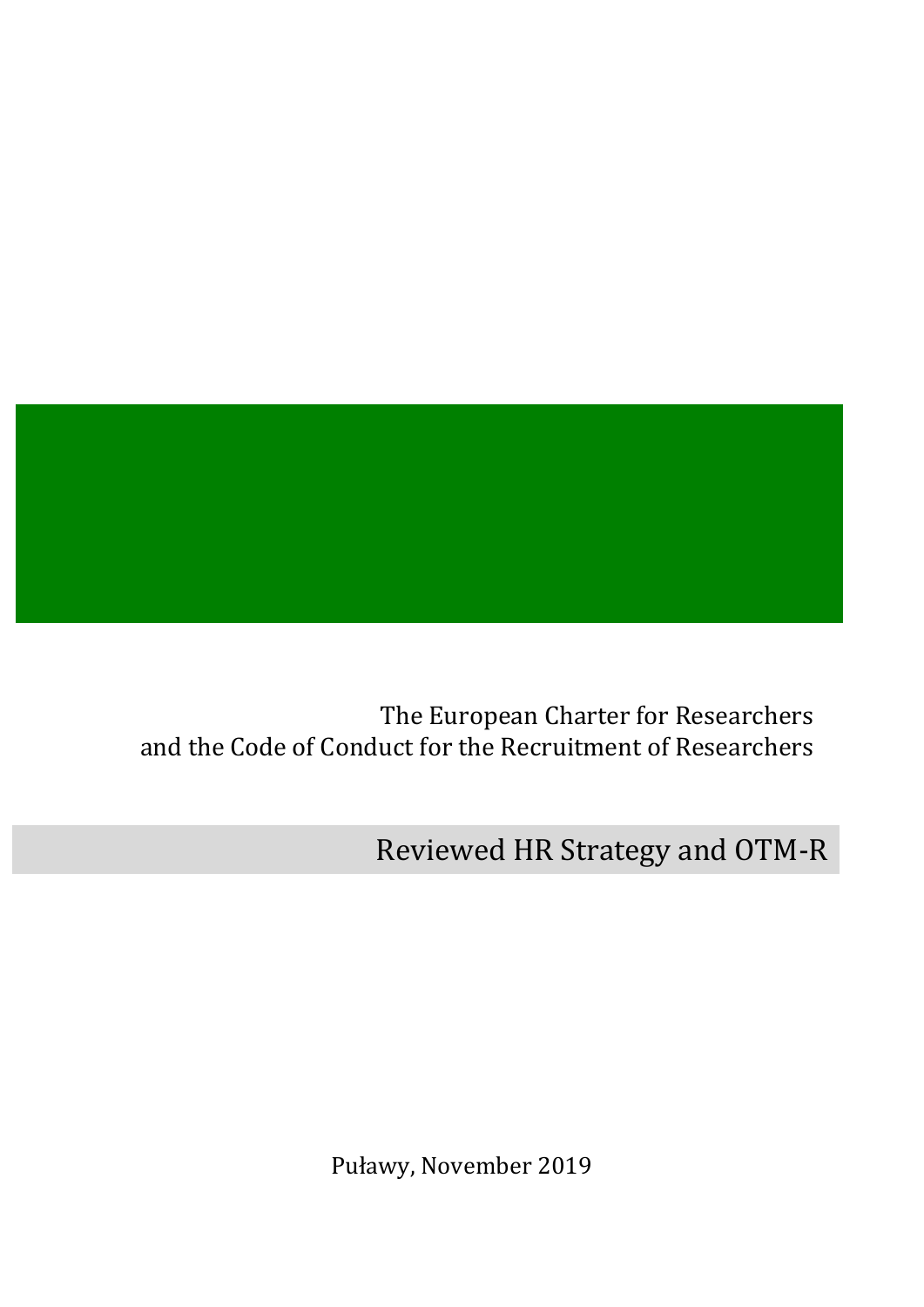# **Reviewed HR Strategy at Łukasiewicz - New Chemical Syntheses Institute**

## **Introduction and important organizational changes**

The new Act on the Łukasiewicz Research Network was being prepared in 2018 which was to cover 38 Institutes concentrated at the Ministry of Entrepreneurship and Technology. This Act enacted on the 22nd of February came into force on the 1st of April 2019, and of this date, the Act on Research Institutes of the 30th of April 2010 on the basis of which we prepared our HR strategy and the plan of adjusting our internal regulations to the Charter and Code ceased to be applicable. In connection with discussions and works regarding the form of the new Act and its subsequent dates of enforcement as well as in the light of the proposed changes in functioning of Institutes intending to deprive Institutes of the legal entity and the status of scientific units (which would raise questions regarding the possession of HR logo), works on HR strategy were to a large extent suspended by Director until the final version of the new Act was decided. Pursuant to the new Act, the Institute has now a status of a research unit (no scientific positions, but only research specialists positions) and is obliged to adjust its structure to new requirements, i.e. to change the Statute and Organizational Regulation until the end of September 2019 and to transfer employees onto new posts with entering into new employment agreements until the end of March 2020. The suspension of works envisaged in the schedule related to the uncertain situation of Institutes in Poland caused delay in implementation of actions which we intend to catch up within next 3 years. Moreover, we believe that taking some measures specified in Action Plan, e.g. in items: 10 (non-discrimination), 17 (variations in the chronological order of CVs) and 18 (recognition of mobility experience) after the new Act entered into force is no longer valid. The new Act introduces the general procedure for recruitment of researchers based on openness and competitiveness. Furthermore, common detailed recruitment procedures for all 38 institutes of the Łukasiewicz Research Network have been prepared by the Łukasiewicz Centre (President and Management Board). The new Recruitment Policy that is attached to this review is in accordance with the rules for recruitment of researchers specified in the Charter and Code.

## **Realization of the Action Plan 2018-2019**

The Action Plan for 2018-2019 included the following types of measures:

- corrective: related to procedural shortcomings (changes to be introduced into regulations and practices applicable at Łukasiewicz - INS),

- information: measures aimed at raising employees' awareness of procedures in force at Łukasiewicz - INS.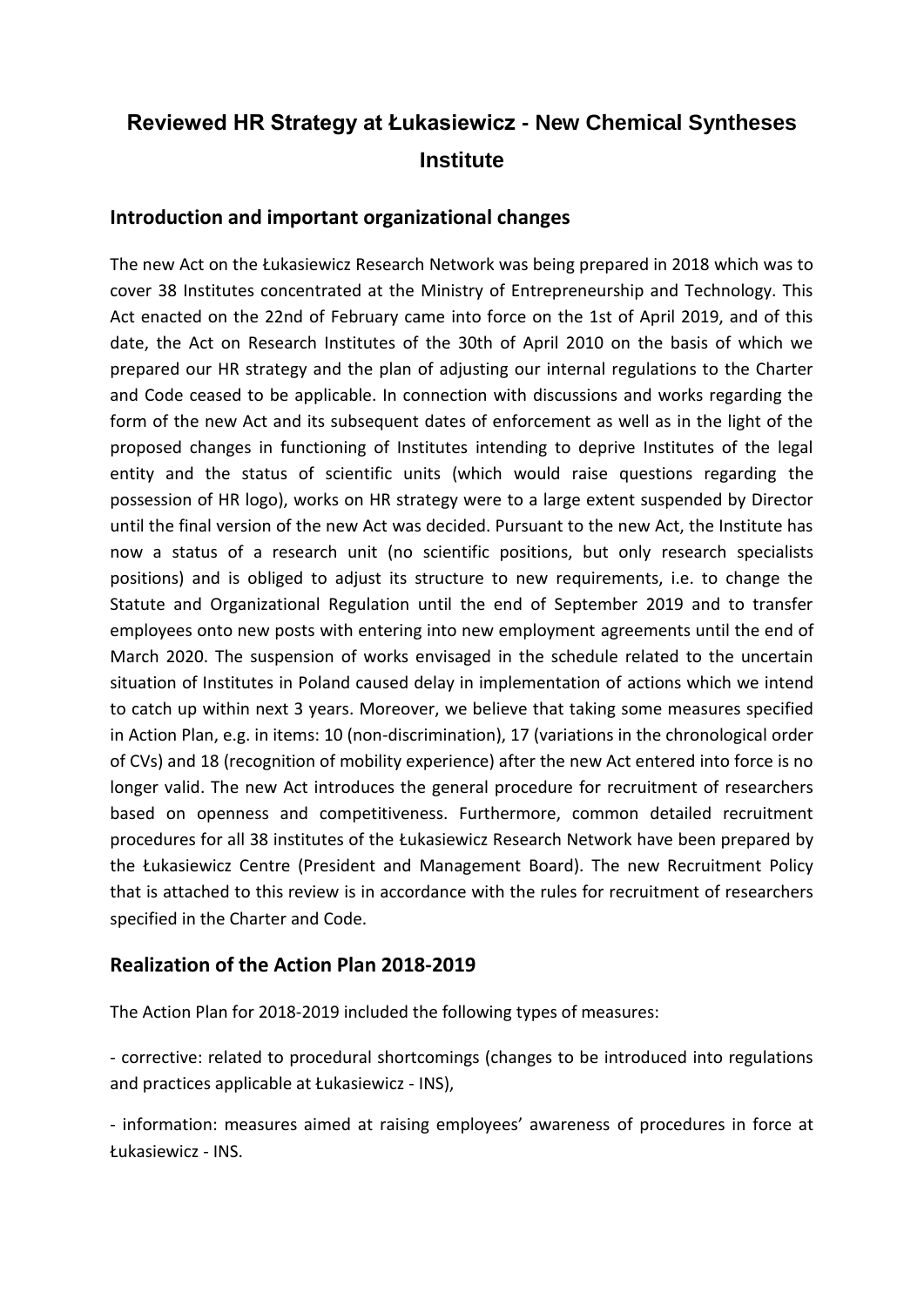| No.            | <b>C&amp;C</b> principle     | <b>Specific measures</b>                                                                                                                                                                                                                                                                                                    | <b>Status</b>          | <b>Time</b>                                              | <b>Responsible</b><br>department                                               | <b>Indicator/Remarks</b>                                                                                                                                                                                                                                                                                                       |
|----------------|------------------------------|-----------------------------------------------------------------------------------------------------------------------------------------------------------------------------------------------------------------------------------------------------------------------------------------------------------------------------|------------------------|----------------------------------------------------------|--------------------------------------------------------------------------------|--------------------------------------------------------------------------------------------------------------------------------------------------------------------------------------------------------------------------------------------------------------------------------------------------------------------------------|
| $\overline{2}$ | Ethical<br>principles        | Development of "Ethical rules of<br>conducting research at INS" incorporating<br>defragmented regulations regarding<br>ethical issues                                                                                                                                                                                       | Completed              | $1st$ quarter<br>2019                                    | Administrative<br>& Law<br>Department                                          | Internal code of ethics in force at INS                                                                                                                                                                                                                                                                                        |
| 7              | Good practice<br>in research | Introduction of the procedure regarding<br>confidentiality of documentation and<br>protection of personal data<br>Training for employees in the scope of<br>personal data protection                                                                                                                                        | Completed<br>Completed | $2nd$ quarter<br>2018<br>3 <sup>rd</sup> quarter<br>2019 | Administrative<br>& Law<br>Department<br>Administrative<br>& Law<br>Department | - Procedure regulating confidentiality of<br>documentation and protection of<br>personal data in force at INS<br>- 200 employees have been trained<br>concerning RODO policy                                                                                                                                                   |
| 10             | Non-<br>discrimination       | Including non-discrimination provisions<br>included in the C&C into the existing<br>documents/regulations at INS                                                                                                                                                                                                            | Completed              | 3rd quarter<br>2019                                      | Administrative<br>& Law<br>Department                                          | Recruitment policy of the Łukasiewicz<br>Research Network for all 38 Institutes<br>has been recently elaborated that is in<br>accordance with the C&C.                                                                                                                                                                         |
| 12             | Recruitment                  | Development of procedures for proper<br>conduct in the Institute, including good<br>habits and practices in mutual contact,<br>indication of the behaviors that are<br>considered by the employer as<br>objectionable and specification of how to<br>respond to the cases of psychological<br>harassment or discrimination. | Extended               | $4th$ quarter<br>2020                                    | Administrative<br>& Law<br>Department                                          | Internal code of good practice has been<br>elaborated but not implemented due to<br>the plans of the Łukasiewicz Centre<br>(President and Management Board) of<br>preparing common rules and<br>procedures for all 38 Institutes of the<br>Łukasiewicz Research Network for<br>proper conduct, covering all ethical<br>issues. |
| 13             | Recruitment<br>procedures    | Uploading Rules for Recruitment in Polish<br>and English on website (inlc. detailed<br>specification of the selection criteria and<br>the scope of responsibilities related to                                                                                                                                              | Completed              | $3rd$ quarter<br>2018                                    | Scientific<br>Secretary/<br>Research<br>Support                                | Recruitment policy of the Łukasiewicz<br>Research Network has been uploaded<br>on the Institute's website. On the<br>website there are internal rules of the                                                                                                                                                                   |

Below there is an updated Action Plan including completed (2018-2019) and extended tasks for 2020-2022.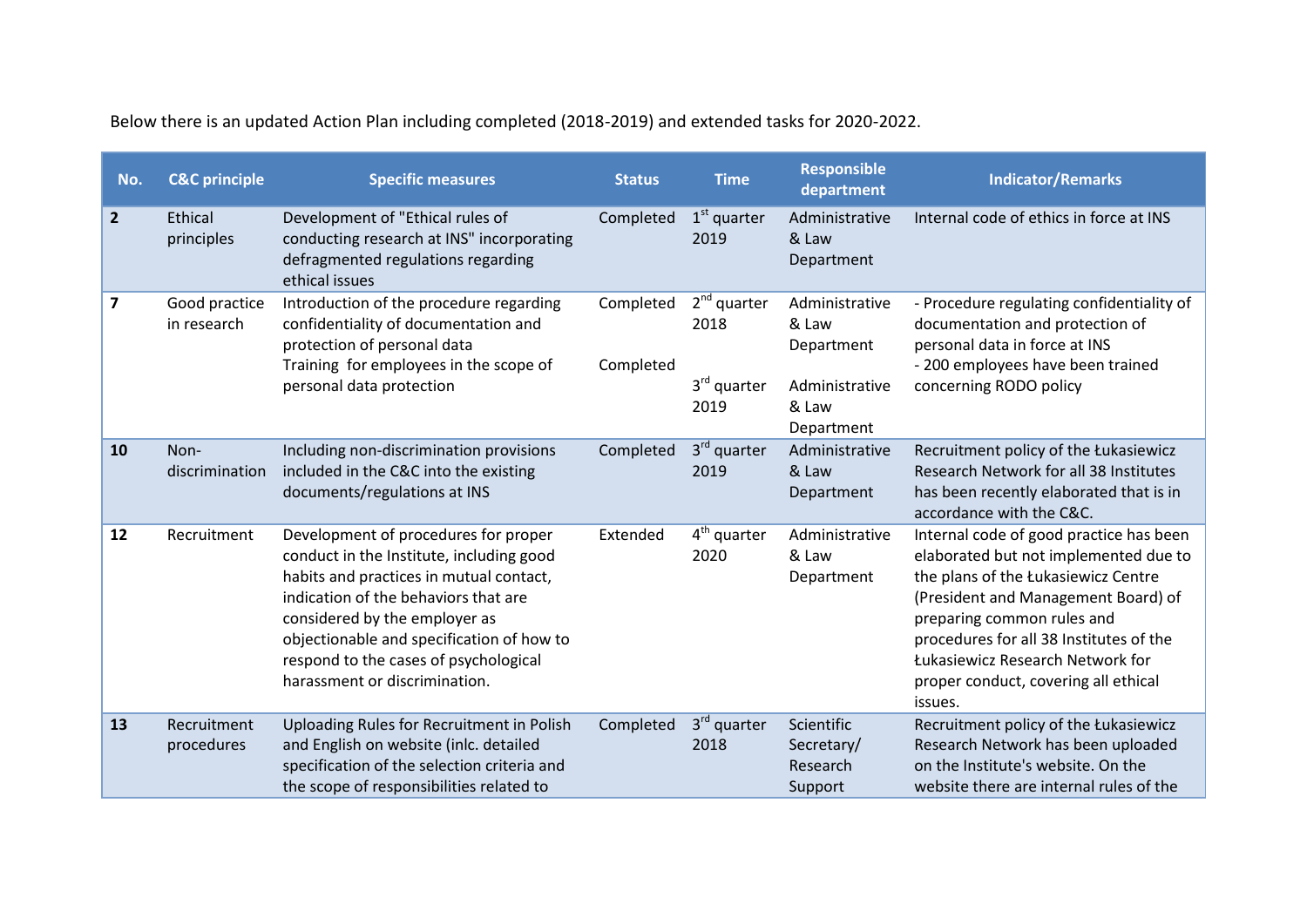|    |                                                       | each function, information about the<br>recruitment process, number of vacancies,<br>personal development opportunities etc.)                                                                                               |           |                                 | Department           | competition procedure preceding the<br>employment of a researcher at<br>Łukasiewicz - INS and a personal<br>questionnaire (in Polish and English):<br>http://ins.pulawy.pl/index.php/pl/praca.                                                                                                                                                                                                                                                               |
|----|-------------------------------------------------------|-----------------------------------------------------------------------------------------------------------------------------------------------------------------------------------------------------------------------------|-----------|---------------------------------|----------------------|--------------------------------------------------------------------------------------------------------------------------------------------------------------------------------------------------------------------------------------------------------------------------------------------------------------------------------------------------------------------------------------------------------------------------------------------------------------|
| 15 | Transparency                                          | Appointment of the person responsible for<br>correct operation of recruitment<br>procedure and contacts with candidates                                                                                                     | Extended  | $1st$ quarter<br>2020           | Director             | The Scientific Secretary has been<br>appointed as a person responsible for<br>correct operation of recruitment<br>procedure and contacts with<br>candidates. However, after enforcement<br>of the new Act on the Łukasiewicz<br>Research Network there will be no<br>scientific positions in our Insitute after<br>01.04.2020 and there is no Scientific<br>Secretary at present. Due to these<br>changes a new person will be appointed<br>by the Director. |
| 16 | Judging merit                                         | Provisions of specified and detailed<br>judging merits for evaluation of candidates<br>- Introducing qualitative measures for the<br>evaluation of scientific achievements.<br>- Introducing the assessment of soft skills. | Extended  | $2nd$ quarter<br>2020           | <b>HR Department</b> | As one of the elements of the new Act<br>on the Łukasiewicz Research Network,<br>the Insitute will have to transfer the<br>employees from scientific positions (no<br>longer present) onto research positions<br>by the end of March 2020. In case of<br>newly hired employees detailed criteria<br>and judging merits for evaluation of<br>candidates and qualification on each<br>research position shall be elaborated.                                   |
| 17 | Variations in<br>the<br>Chronological<br>Order of CVs | Including provisions of variations into the<br>Chronological Order of CVs in Rules for<br>Recruitment of Researchers.                                                                                                       | Completed | 3rd quarter<br>2019             | <b>HR Department</b> | Recruitment policy of the Łukasiewicz<br>Research Network for all 38 Institutes<br>has been recently elaborated that is in<br>accordance with the C&C.                                                                                                                                                                                                                                                                                                       |
| 18 | The Value of<br>Mobility                              | Recognizing non-academic experience and<br>mobility as assets in the evaluation of                                                                                                                                          | Completed | 3 <sup>rd</sup> quarter<br>2019 | <b>HR Department</b> | Recruitment policy of the Łukasiewicz<br>Research Network for all 38 Institutes                                                                                                                                                                                                                                                                                                                                                                              |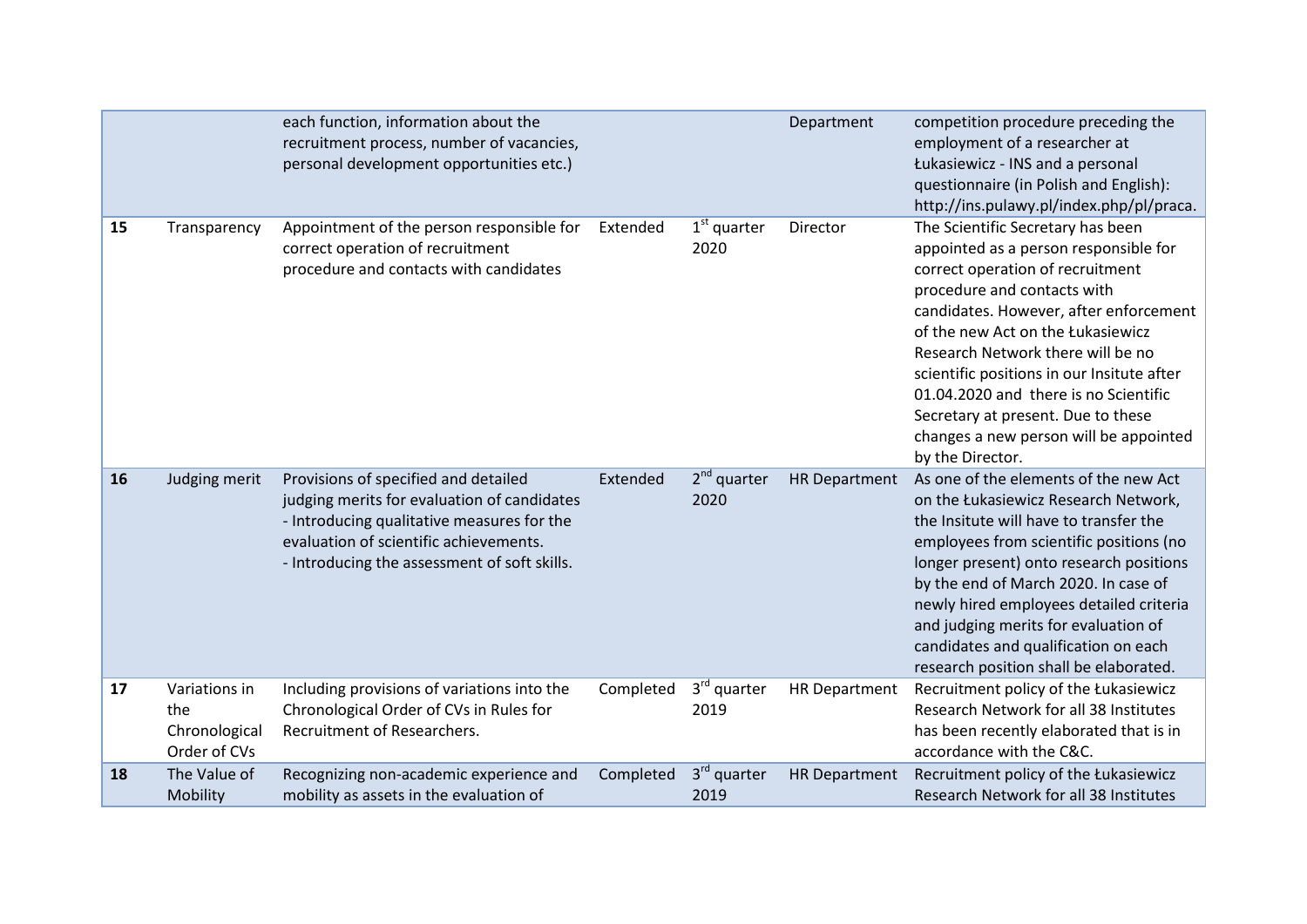|    |                                    | candidates. Including provisions of<br>recognition of the value of mobility into<br>Rules for Recruitment of Researchers.                                                                                                                                                                                                   |           |                         |                                   | has been recently elaborated that is in<br>accordance with the C&C.                                                                                                                                                                                                                                                                                                                                                                                                                                                                                                                                                                                                                                                             |
|----|------------------------------------|-----------------------------------------------------------------------------------------------------------------------------------------------------------------------------------------------------------------------------------------------------------------------------------------------------------------------------|-----------|-------------------------|-----------------------------------|---------------------------------------------------------------------------------------------------------------------------------------------------------------------------------------------------------------------------------------------------------------------------------------------------------------------------------------------------------------------------------------------------------------------------------------------------------------------------------------------------------------------------------------------------------------------------------------------------------------------------------------------------------------------------------------------------------------------------------|
| 31 | Intellectual<br>Property<br>Rights | Periodic trainings for research staff on the<br>applicable procedures and regulations<br>pertaining to intellectual property<br>protection.                                                                                                                                                                                 | Completed |                         | Research<br>Support<br>Department | Two trainings were carried out at the<br>Institute: a) training "Industrial property<br>rights in a nutshell" conducted on<br>February 20, 2018 by a patent attorney,<br>22 people from INS participated; b)<br>training "Procedures and regulations<br>related to the protection of intellectual<br>property" conducted on May 20, 2019<br>by an external legal advisor, 19 people<br>from the management staff<br>participated.                                                                                                                                                                                                                                                                                               |
| 34 | Complaints                         | Appointment of a mediator for examining<br>and handling complaints made by<br>researchers including issues related to<br>conflicts between heads of departments/<br>scientific supervisors and subordinate<br>employees/early stage researcher.<br>Drawing up internal regulations governing<br>conflict resolution at INS. | Extended  | $1st$ quarter<br>2021   | Director                          | Due to the turbulences in 2017/2018<br>caused by the planned reorganization of<br>institutes in Poland into the Łukasiewicz<br>Research Network, the mediator has not<br>been appointed. Temporarily, Director<br>of INS has a role of a mediator. There<br>was one incident reported (a conflict<br>between head of department and<br>subordinate employee) that is currently<br>being proceeded. However, this<br>mediator issue still has to be improved<br>and the appropriate measures have to<br>be implemented. After becoming a<br>member of the Łukasiewicz Research<br>Network, joint regulations governing<br>conflict resolution in the Łukasiewicz<br>Research Network should be elaborated<br>for all institutes. |
| 37 | Mentorship                         | Introduction of systemic solutions                                                                                                                                                                                                                                                                                          | Extended  | 4 <sup>th</sup> quarter | Director, HR                      | Internal regulation on the transfer of                                                                                                                                                                                                                                                                                                                                                                                                                                                                                                                                                                                                                                                                                          |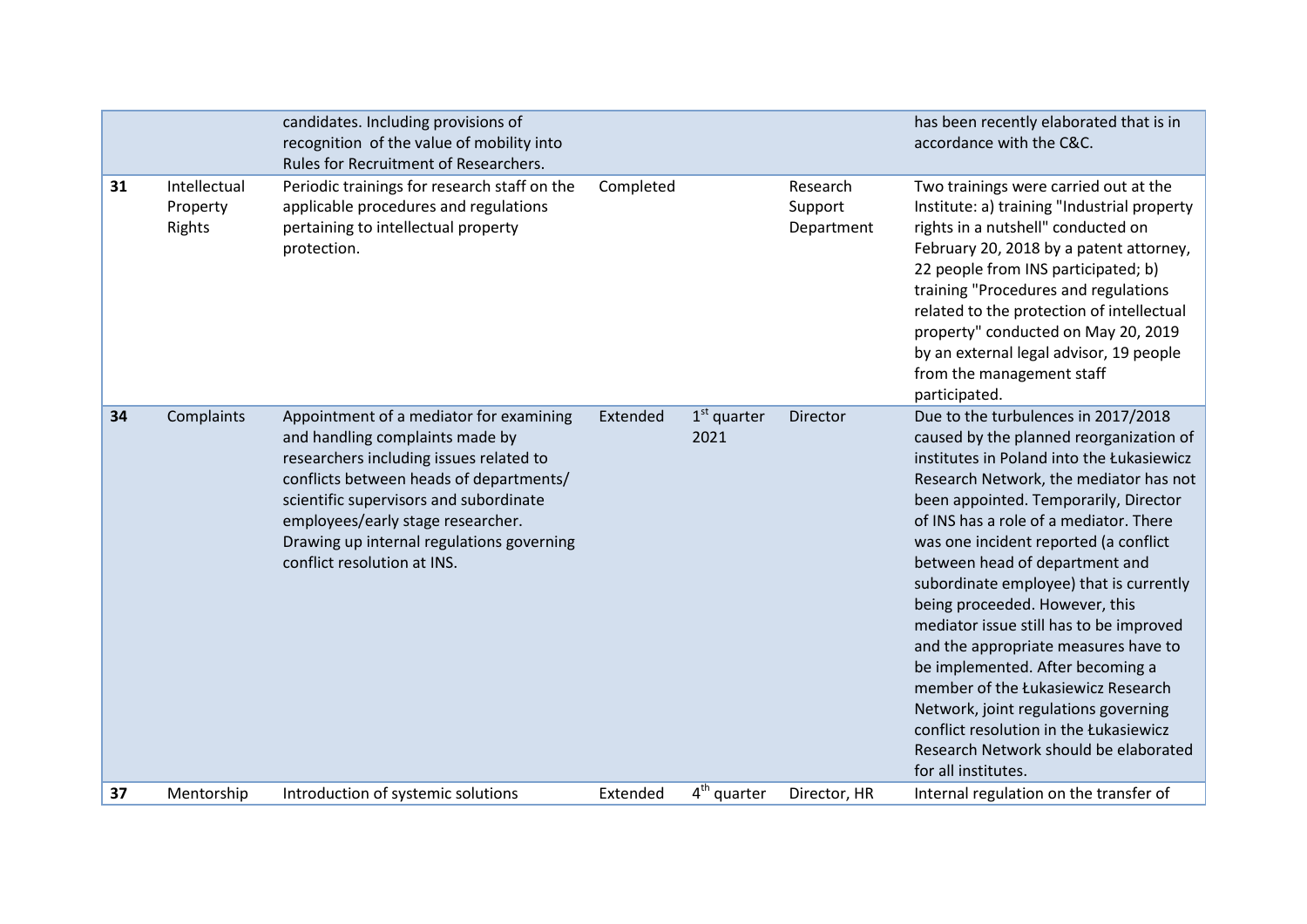|            | (Supervisions)<br>and<br>Managerial<br><b>Duties</b> | improving the transfer of knowledge from<br>senior researchers (e.g. at retirement age)<br>to early-stage researchers in order to<br>maintain the scientific continuity. |            | 2021                            | Department,<br>Administrative<br>& Law<br>Department | knowledge from senior researchers to<br>early-stage researchers |
|------------|------------------------------------------------------|--------------------------------------------------------------------------------------------------------------------------------------------------------------------------|------------|---------------------------------|------------------------------------------------------|-----------------------------------------------------------------|
| OTM-<br>R  | Recruitment                                          | Organization of a workshop for research<br>staff on the OTM-R policy to raise the<br>awareness and provide necessary<br>information on the implementation<br>process.    | <b>New</b> | $4th$ quarter<br>2020           |                                                      | HR Department A minimum of one workshop                         |
| OTM-<br>R  | Recruitment                                          | Full implementation of the OTM-R policy<br>at Łukasiewicz - INS                                                                                                          | <b>New</b> | 3 <sup>rd</sup> quarter<br>2022 | <b>HR Department</b>                                 | OTM-R policy in force at INS                                    |
| OTM-<br>R. |                                                      | Monitoring of progress for HRS4R and<br>OTM-R policy                                                                                                                     | <b>New</b> | on-going<br>basis               | HRS4R<br>Coordinator                                 |                                                                 |

From 12 tasks planned in the Action Plan 7 of them have been completed, however, the deadlines for most of them have been not kept due to the internal and external situation of our Institute after enforcement of the new Act on the Łukasiewicz Research Network. Five tasks still have to be completed and the deadlines for their realization have been extended. There are three new tasks related to the OTM-R policy: one task concerns raising of the awareness of employees, the second one embraces full implementation of the OTM-R policy at Łukasiewicz - INS and the last task concerning monitoring of the OTM-R implementation process. Thus, the main actions within the next three years in the framework of HRS4R process include:

- adjustment of the existing recruitment procedures to the OTM-R rules; unification and standardization of recruitment process at the Institute in alignment with the C&C and Recruitment Policy of the Łukasiewicz Research Network;

- development of procedures for proper conduct in the Institute, including good habits and practices in mutual contact;

- appointment of the person responsible for correct operation of recruitment procedure and contacts with candidates;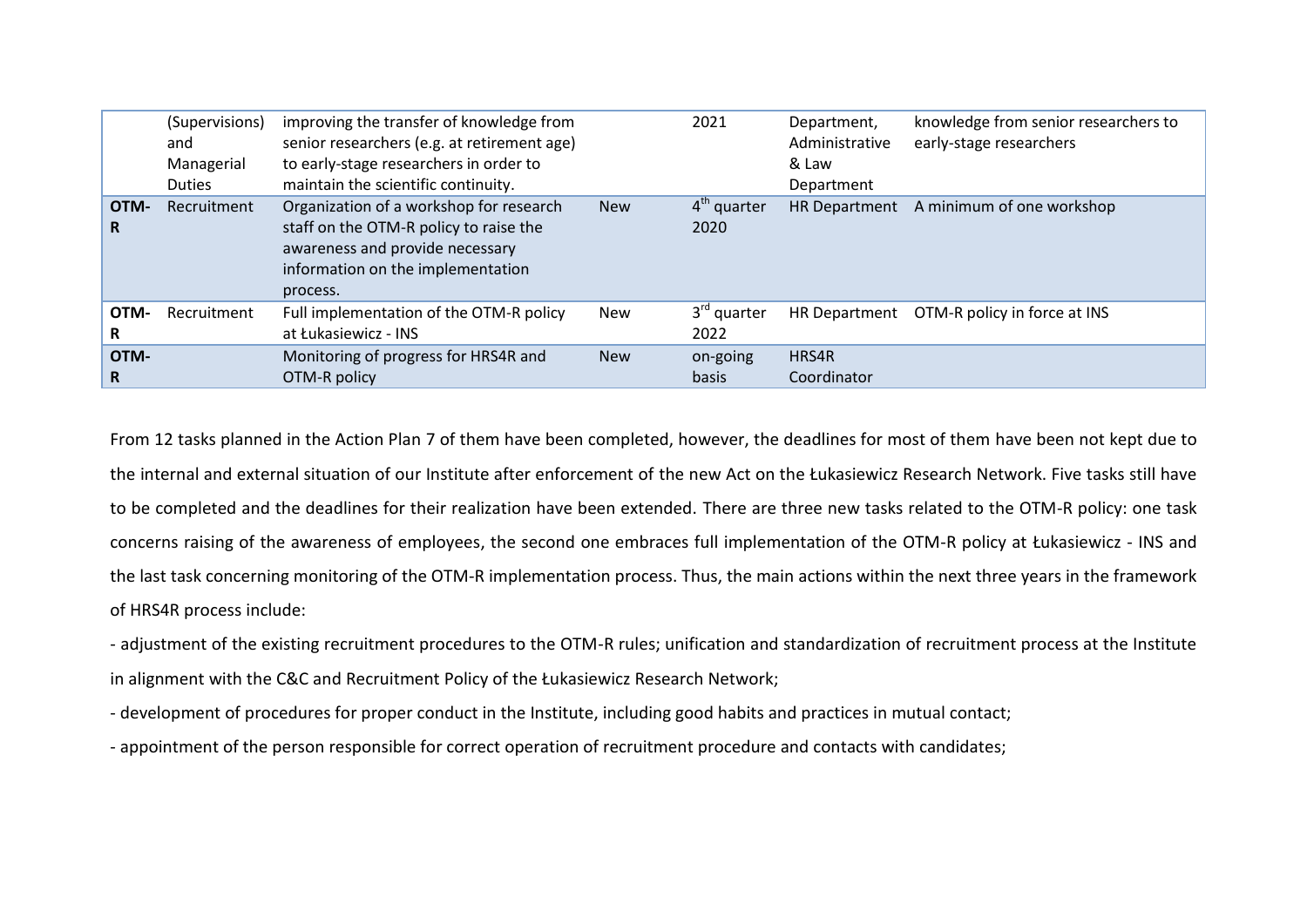- appointment of a mediator for examining and handling complaints made by researchers; drawing up internal regulations governing conflict resolution at INS;

- introduction of systemic solutions improving the transfer of knowledge from senior researchers (e.g. at retirement age) to early-stage researchers in order to maintain the scientific continuity.

## **Timeline for the second phase of the HRS4R (after interim assessment)**

The realization of individual tasks set out in the reviewed Action Plan will be delegated to particular departments/persons. The Director of Łukasiewicz - INS will delegate a HR coordinator to be responsible for implementing the schedule and sending reports to the EC.

|      |                               |                            |                 | 2020     |                 |                 |                 | 2021     |                 | 2022            |                 |          |                 |                 |
|------|-------------------------------|----------------------------|-----------------|----------|-----------------|-----------------|-----------------|----------|-----------------|-----------------|-----------------|----------|-----------------|-----------------|
| No.  | C&C principle/Task            | Responsibility             | 1 <sup>st</sup> | $2^{nd}$ | 3 <sup>rd</sup> | $4^{\text{th}}$ | 1 <sup>st</sup> | $2^{nd}$ | 3 <sup>rd</sup> | 4 <sup>th</sup> | 1 <sup>st</sup> | $2^{nd}$ | 3 <sup>rd</sup> | $4^{\text{th}}$ |
|      |                               |                            | Q               | Q        | Q               | Q               | Q               | Q        | Q               | Q               | Q               | Q        | Q               | Q               |
| 12   | Recruitment                   | &<br>Administrative<br>Law |                 |          |                 |                 |                 |          |                 |                 |                 |          |                 |                 |
|      |                               | Department                 |                 |          |                 |                 |                 |          |                 |                 |                 |          |                 |                 |
| 15   | Transparency                  | Director                   |                 |          |                 |                 |                 |          |                 |                 |                 |          |                 |                 |
| 16   | Judging merit                 | <b>HR Department</b>       |                 |          |                 |                 |                 |          |                 |                 |                 |          |                 |                 |
| 34   | Complaints                    | Director                   |                 |          |                 |                 |                 |          |                 |                 |                 |          |                 |                 |
| 37   | Mentorship (Supervisions) and | Director, HR Department,   |                 |          |                 |                 |                 |          |                 |                 |                 |          |                 |                 |
|      | <b>Managerial Duties</b>      | Administrative & Law Dept. |                 |          |                 |                 |                 |          |                 |                 |                 |          |                 |                 |
| OTM- | Recruitment (workshop)        | <b>HR Department</b>       |                 |          |                 |                 |                 |          |                 |                 |                 |          |                 |                 |
| R    |                               |                            |                 |          |                 |                 |                 |          |                 |                 |                 |          |                 |                 |
| OTM- | Recruitment (implementation)  | <b>HR Department</b>       |                 |          |                 |                 |                 |          |                 |                 |                 |          |                 |                 |
| R    |                               |                            |                 |          |                 |                 |                 |          |                 |                 |                 |          |                 |                 |
| OTM- | Monitoring                    | <b>HRS4R Coordinator</b>   |                 |          |                 |                 |                 |          |                 |                 |                 |          |                 |                 |
| R    |                               |                            |                 |          |                 |                 |                 |          |                 |                 |                 |          |                 |                 |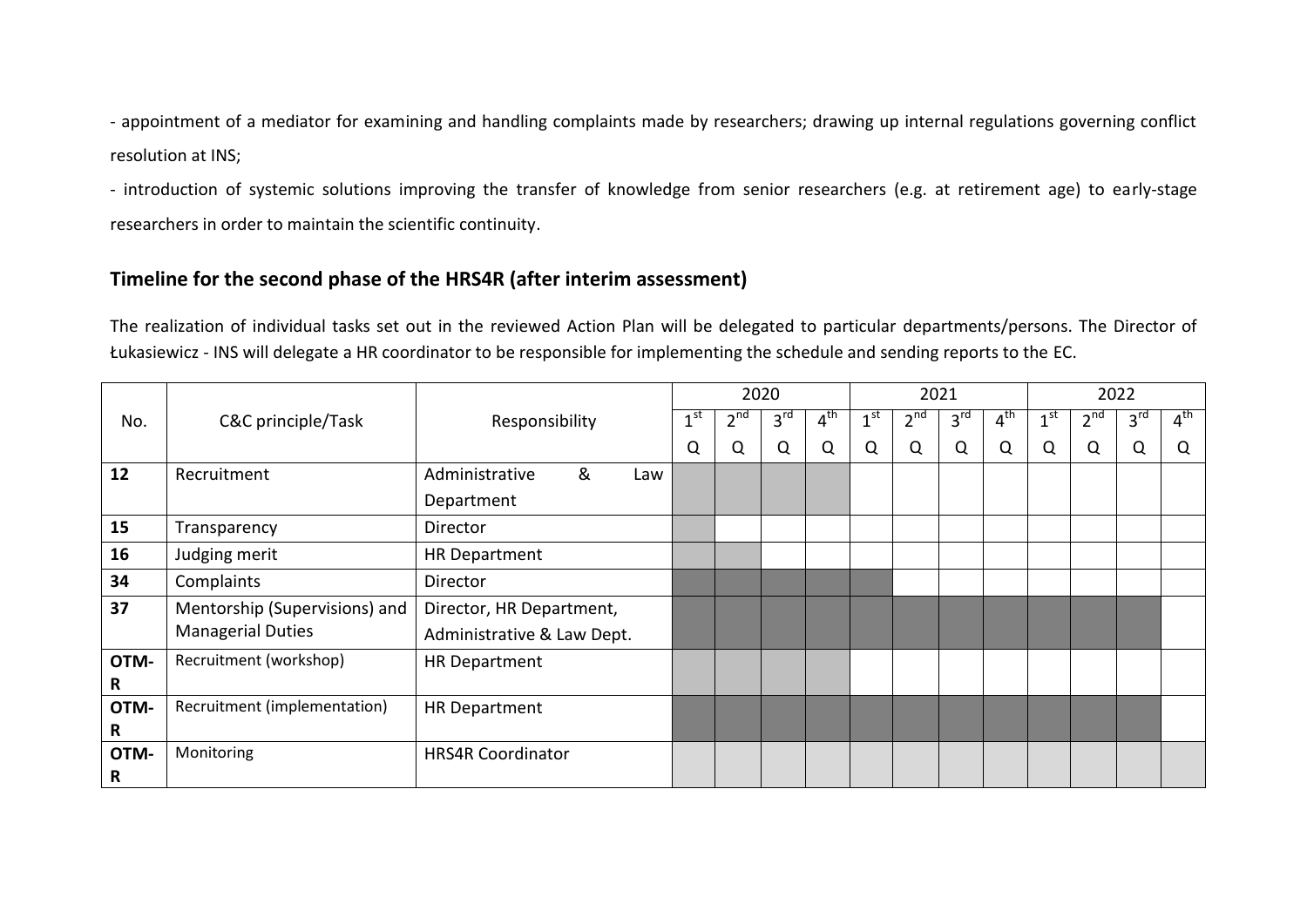## **Open, Transparent and Merit based Recruitment of Researchers (OTM-R) Policy at Łukasiewicz Research Network – New Chemical Syntheses Institute**

The OTM-R is one of the pillars of the Code of Conduct for the Recruitment of Researchers, published by the European Commission (EC) in 2015. The objective of the OTM-R is to ensure that the best person for the job is recruited. Specifically, the OTM-R aims to make research careers more attractive, to guarantee equal opportunities for all and to facilitate mobility. In October 2017 Łukasiewicz Research Network – New Chemical Syntheses Institute (Łukasiewicz – INS) received the EU HR Excellence Award. After 1st January 2017 the 'strengthened' HRS4R implementation procedure started. All institutions already involved in the process (awarded "HR Excellence in Research") are required to switch to the strengthened process in the forthcoming assessment phase. It is an interim assessment for Łukasiewicz - INS.

The new plan after 2 years for 2020-2022 envisages the alignment to the OTM-R guidelines as its crucial task in order to create proper recruitment standards so that the employment process at Łukasiewicz – INS guarantees equality and fosters internationalization of research. The intellectual resources are the key element of the Institute's identity, therefore Łukasiewicz – INS constantly strives for raising the competences of its employees and recruitment of staff with adequate qualifications for research positions. Łukasiewicz – INS as a member of the Łukasiewicz Research Network has adopted the Recruitment Policy of the Network (Appendix 1) that is in line with the C&C regulations.

The aim of the Recruitment Policy in Łukasiewicz – INS is to allow an open, transparent and merit-based recruitment on research and technical positions. Open, transparent rules and standards of recruitment and selection of candidates ensure attracting qualified researchers, also from foreign countries, at the same time allowing for tailoring of specific procedures to the type of positions advertised. The Recruitment Policy applies to all research positions and all potential candidates, regardless of desired or acquired scientific degrees, as well as of how advanced their career is. The Recruitment Policy is in line with the institute's strategy directed at increasing the international recognition, attractiveness and strengthening research cooperation with research units abroad. Since Łukasiewicz – INS is particularly interested in participation in international research projects, the implementation of the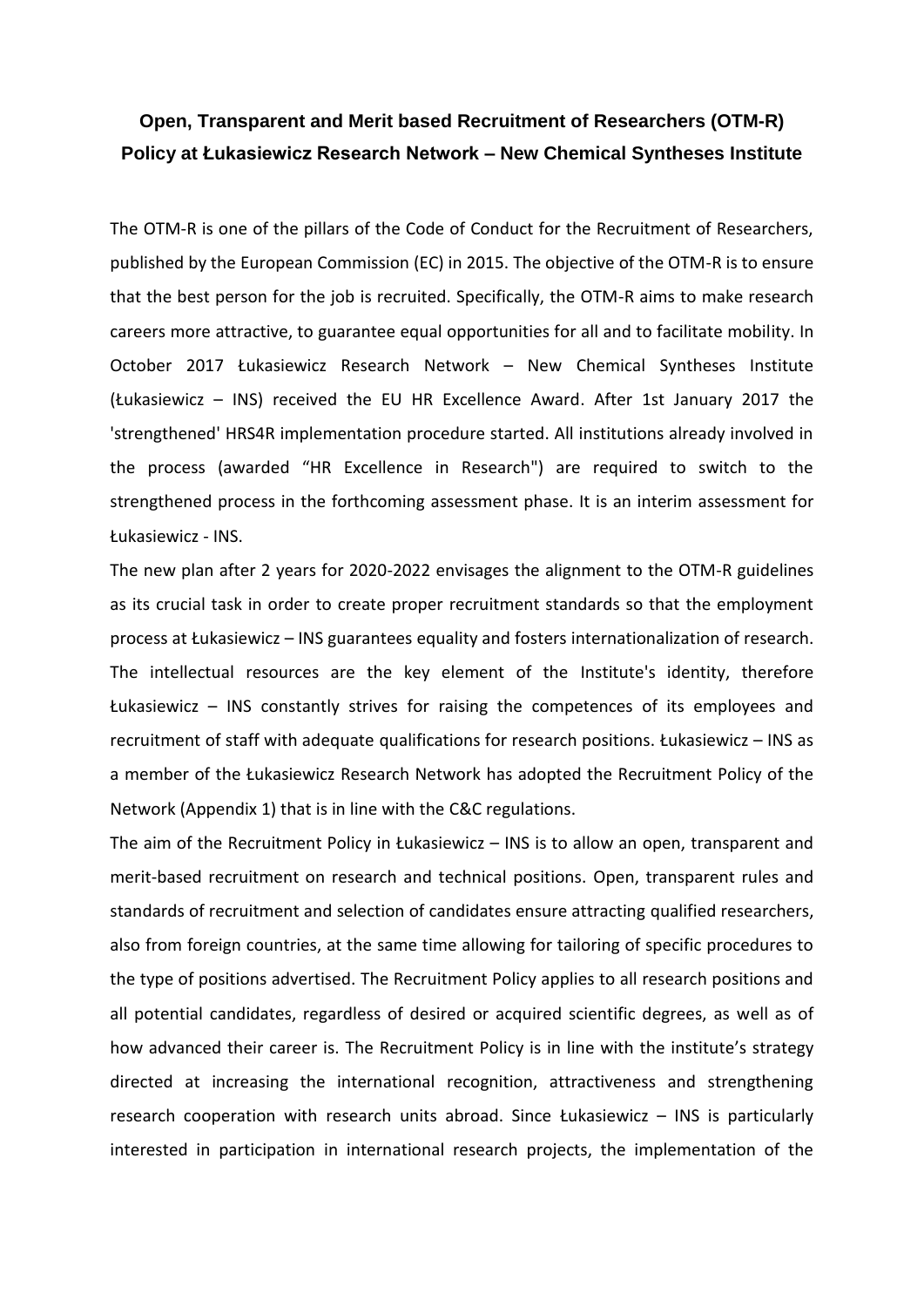Recruitment Policy is essential for recruitment of the most competitive staff from Poland and abroad.

Łukasiewicz – INS has carried out analysis of the internal recruitment practices in line with the OTM-R guidelines, which is available below. New actions regarding the OTM-R procedures are included in HRS4R Action Plan.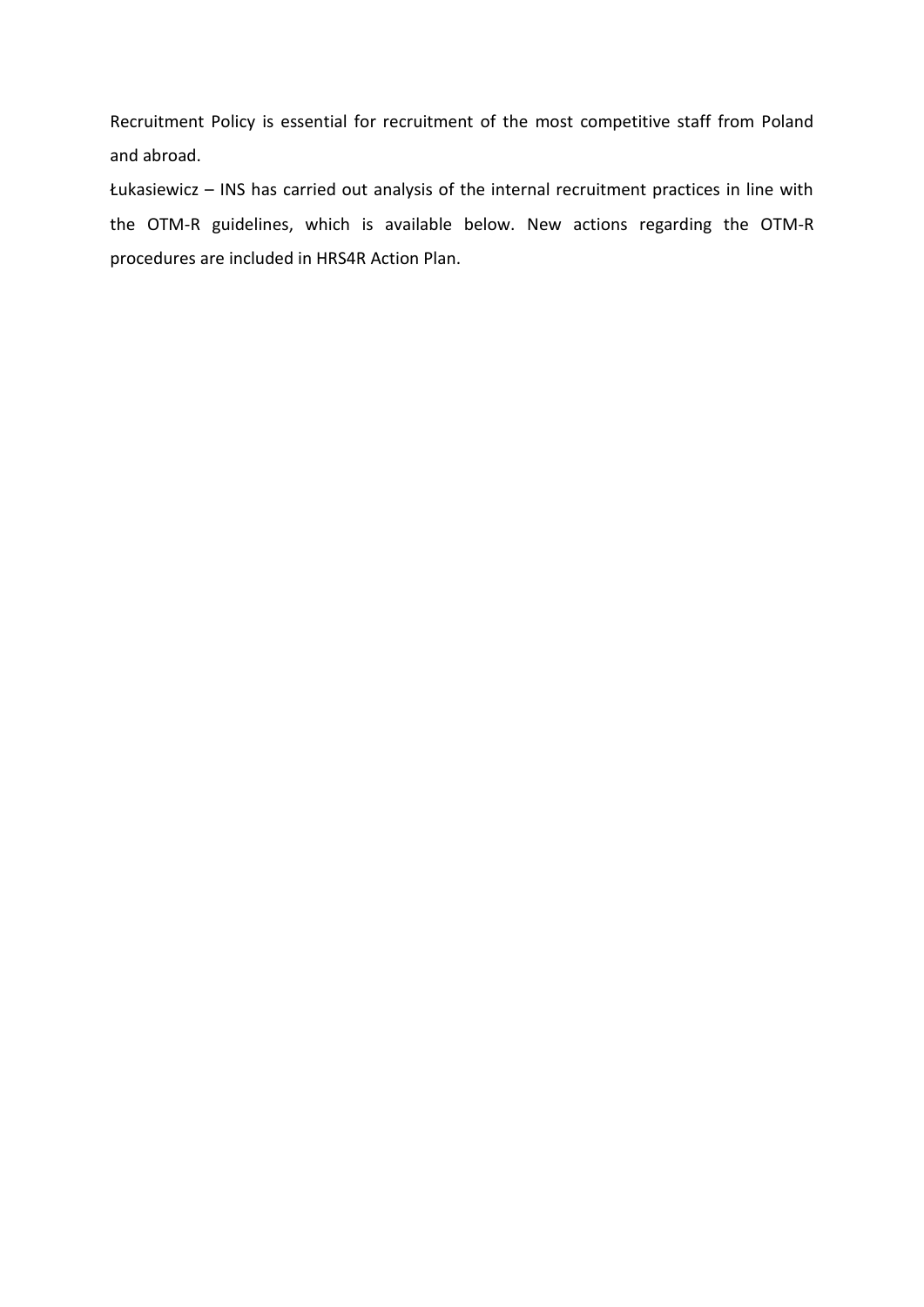|                                                                                                                        | Open     | <b>Transparent</b> | Merit-<br>based | Answer:<br>Yes, completely/<br>Yes, substantially/<br>Yes, partially/<br><b>No</b> | Suggested indicators (or form of<br>measurement)                                                                                                                                                                      |
|------------------------------------------------------------------------------------------------------------------------|----------|--------------------|-----------------|------------------------------------------------------------------------------------|-----------------------------------------------------------------------------------------------------------------------------------------------------------------------------------------------------------------------|
| <b>OTM-R system</b>                                                                                                    |          |                    |                 |                                                                                    |                                                                                                                                                                                                                       |
| 1. Have we published a<br>version of our OTM-R policy<br>the<br>national<br>online<br>(in<br>language and in English)? | $\times$ | $\times$           | $\times$        | Yes                                                                                | The Recruitment Policy of the Łukasiewicz<br>Research Network has been published on<br>www.ins.pulawy.pl in Polish and English.                                                                                       |
| 2. Do we have an internal<br>guide setting out clear OTM-<br>R procedures and practices<br>for all types of positions? | $\times$ | $\times$           | $\times$        | No                                                                                 | will elaborate<br>The<br>Institute<br>required<br>qualifications for each research position<br>that are in line with the Recruitment Policy<br>of the Łukasiewicz Research Network.                                   |
| 3. Is everyone involved in the<br>process sufficiently trained in<br>the area of OTM-R?                                | $\times$ | $\times$           | $\times$        | Yes, partially                                                                     | OTM-R guidelines are known to the HR<br>Department staff and the Scientific<br>Director. OTM-R guidelines will be made<br>available on the Institute's website.<br>Training program in OTM-R for managerial<br>staff. |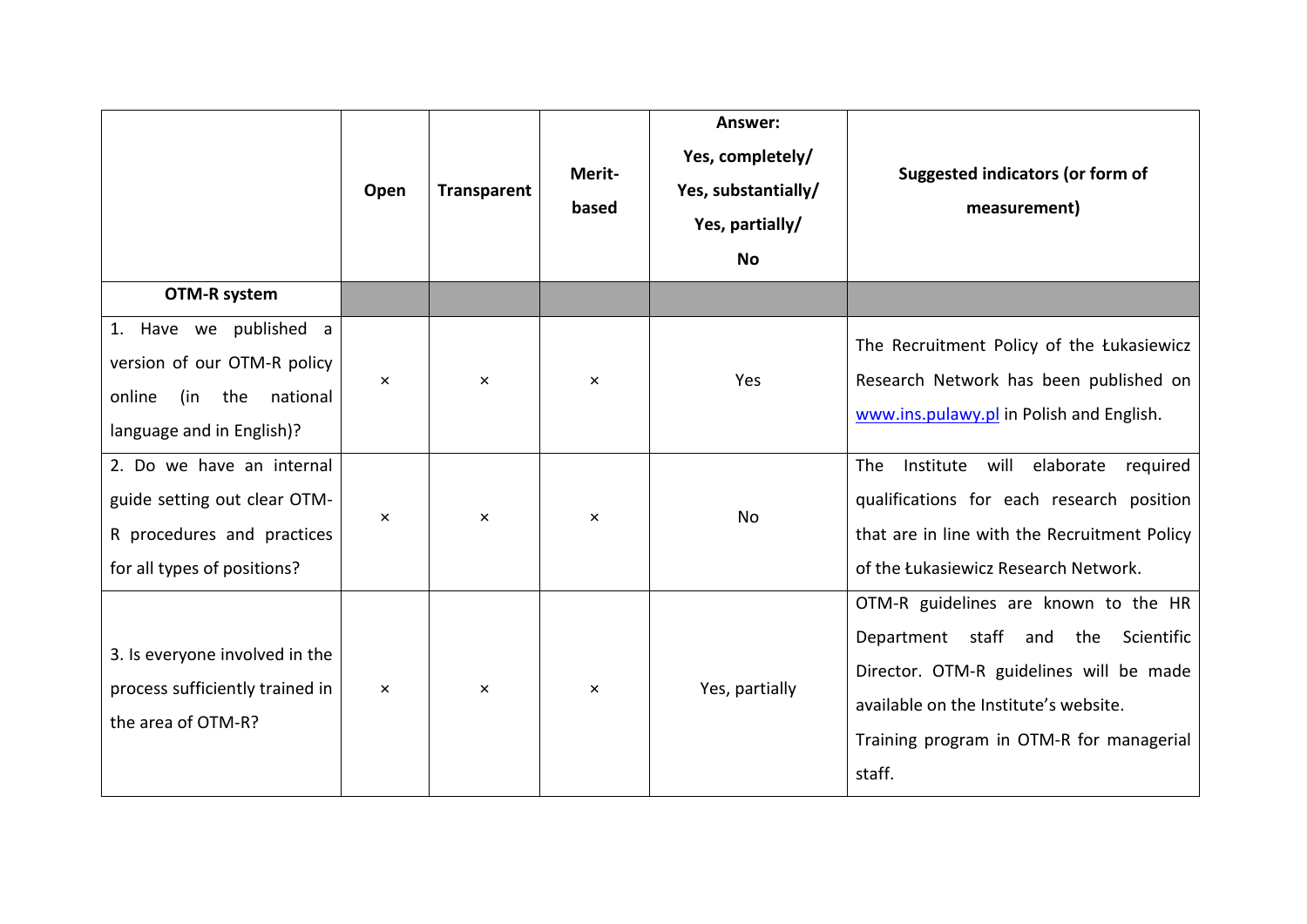| 4. Do we make (sufficient)<br>use of e-recruitment tools?                                                      | $\times$ | ×        |          | Yes, partially  | Although the Institute does not have<br>internal e-recruitment tool, the recruitment<br>process is to some extent electronically<br>managed but it can be improved.                                                                                                                                              |
|----------------------------------------------------------------------------------------------------------------|----------|----------|----------|-----------------|------------------------------------------------------------------------------------------------------------------------------------------------------------------------------------------------------------------------------------------------------------------------------------------------------------------|
| 5. Do we have a quality<br>control system for OTM-R in<br>place?                                               | $\times$ | $\times$ | $\times$ | No              | Institute plans to modernize<br>its<br>The<br>recruitment process in order to assure that<br>the OTM-R procedures are duly executed.                                                                                                                                                                             |
| 6. Does our current OTM-R<br>policy encourage external<br>candidates to apply?                                 | $\times$ | $\times$ | $\times$ | Yes, completely | The Institute's research posts are open for<br>external and internal candidates and are<br>published on the Euraxess, Institute's and<br>ministerial websites.<br>Trend of participation of candidates outside<br>the Institute.                                                                                 |
| our current OTM-R<br>7.<br>ls.<br>policy in line with policies to<br>researchers<br>from<br>attract<br>abroad? | $\times$ | $\times$ | $\times$ | Yes, partially  | Institute has employed no researchers from<br>abroad so far since it has not realized big<br>international research projects. However,<br>internationalization is one of the priorities<br>and Institute is currently trying to open for<br>foreign scientists.<br>Trend of participation of foreign candidates. |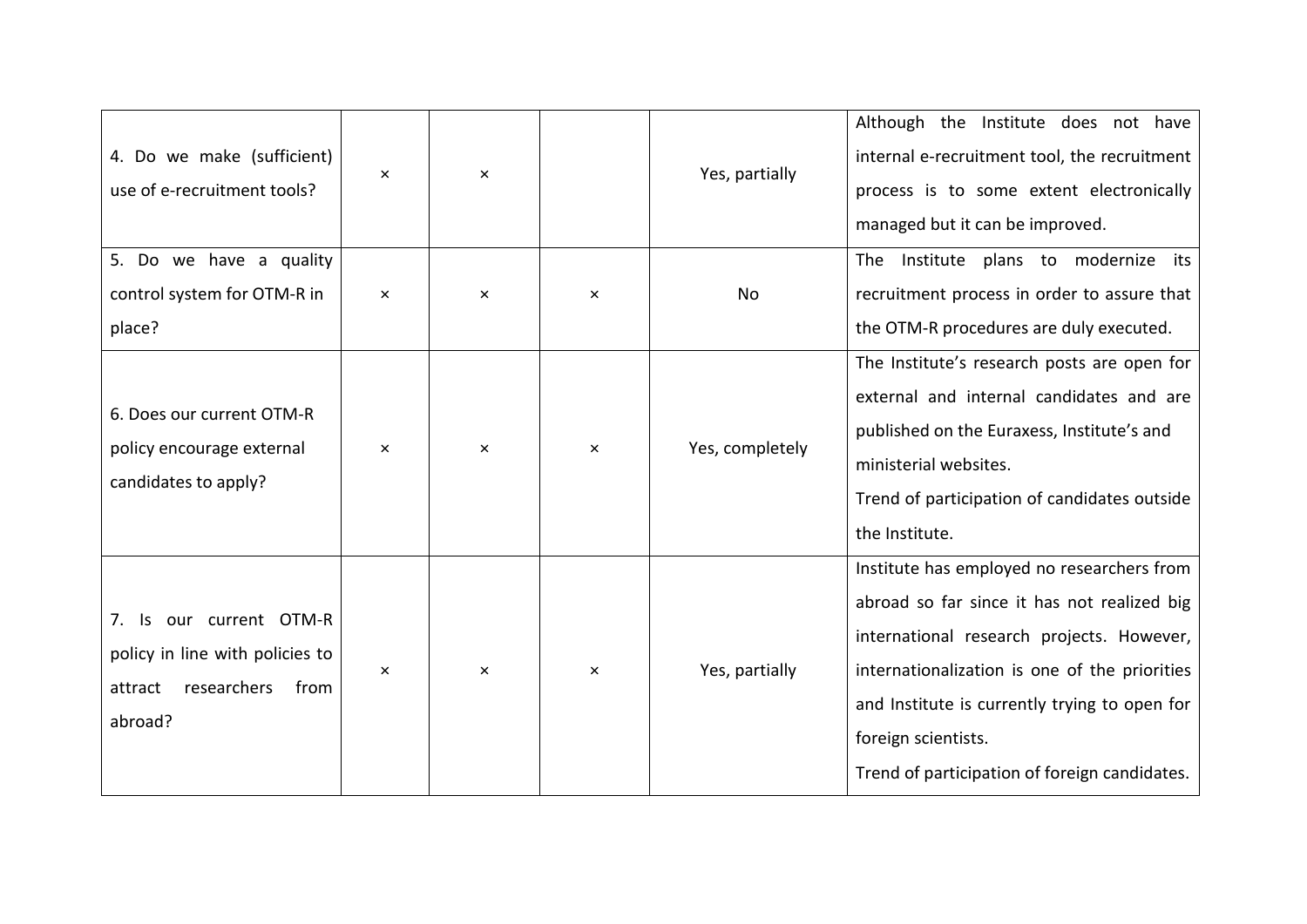| 8. Is our current OTM-R<br>policy in line with policies to<br>underrepresented<br>attract<br>groups?                           | $\times$ | $\times$ | $\times$ | Yes, completely    | The Recruitment Policy of the Łukasiewicz<br>Research Network embraces the policy of<br>equal opportunities in recruitment process.<br>Trend of participation of underrepresented<br>groups.                                                                                                                                                                                                              |
|--------------------------------------------------------------------------------------------------------------------------------|----------|----------|----------|--------------------|-----------------------------------------------------------------------------------------------------------------------------------------------------------------------------------------------------------------------------------------------------------------------------------------------------------------------------------------------------------------------------------------------------------|
| our current OTM-R<br>9.<br>-ls<br>policy in line with policies to<br>provide attractive working<br>conditions for researchers? | $\times$ | $\times$ | $\times$ | Yes, substantially | The Institutes makes its best efforts in order<br>to attract employees with the most<br>qualifications<br>adequate<br>for<br>research<br>positions<br>external<br>for<br>and<br>internal<br>candidates, creating convenient working<br>conditions i.a. additional remuneration,<br>professional<br>development,<br>health<br>insurance.<br>Trend of participation of candidates outside<br>the Institute. |
| 10. Do we have means to<br>monitor whether the most<br>suitable researchers apply?                                             |          |          |          | Yes, substantially | The selection committees consist of experts<br>in a given field of science. The key<br>recruitment criteria are the applicant's<br>competences.                                                                                                                                                                                                                                                           |
| <b>Advertising and application</b>                                                                                             |          |          |          |                    |                                                                                                                                                                                                                                                                                                                                                                                                           |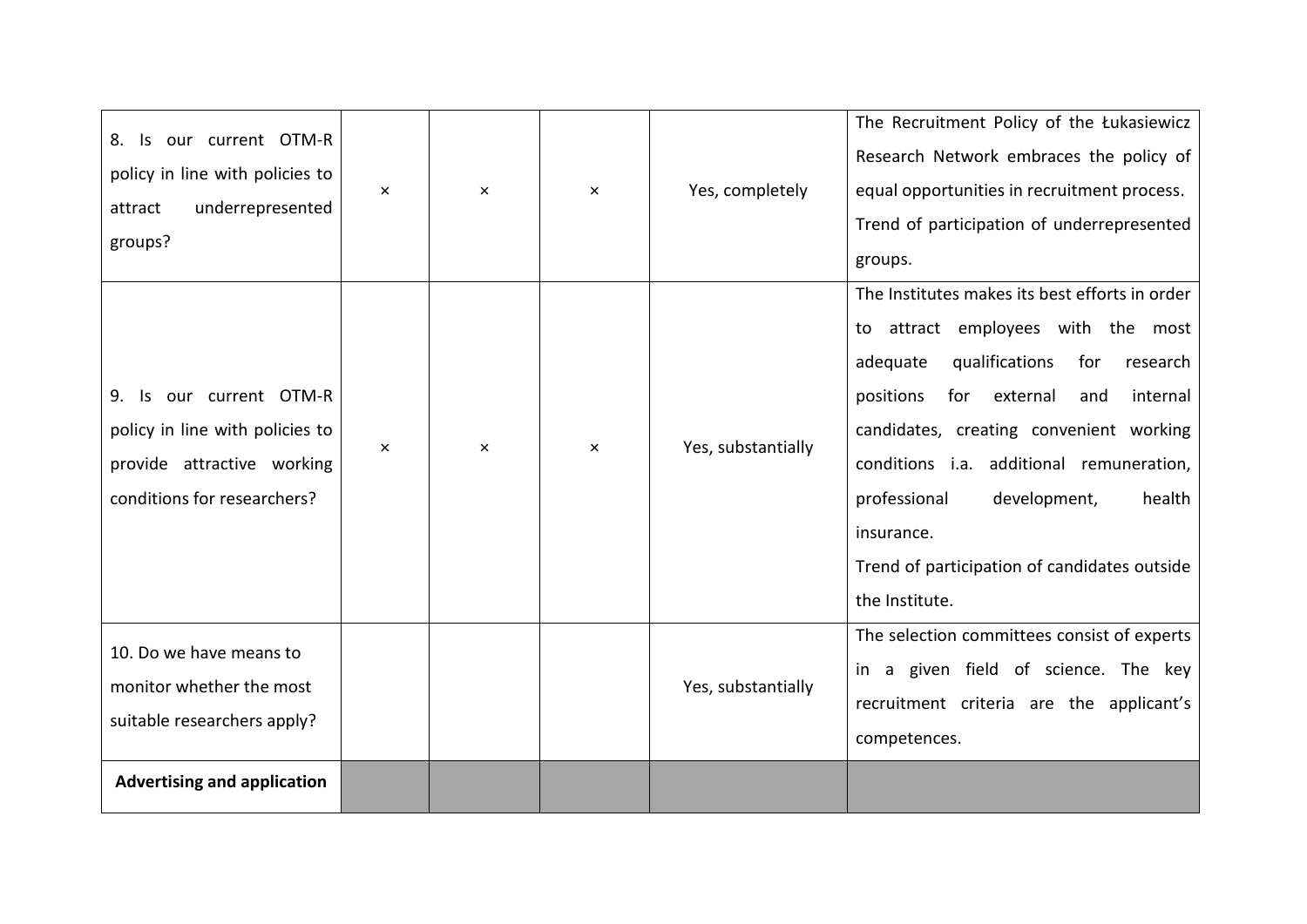| phase                                                                                                                                                                        |          |          |                    |                                                                                                                                                        |
|------------------------------------------------------------------------------------------------------------------------------------------------------------------------------|----------|----------|--------------------|--------------------------------------------------------------------------------------------------------------------------------------------------------|
| Do<br>have<br>clear<br>we<br>11.<br>guidelines or templates (e.g.,<br>EURAXESS) for advertising<br>positions?                                                                | $\times$ | $\times$ | Yes, completely    | All research positions are advertised on the<br>Institute's<br>ministerial<br>Euraxess,<br>and<br>websites<br>in accordance with current<br>templates. |
| 12. Do we include in the job<br>references/<br>advertisement<br>links to all the elements<br>foreseen in the relevant<br>section of the toolkit? [see<br>Chapter $4.4.1 a$ ] | $\times$ | $\times$ | Yes, partially     | offers include some recommended<br>Job<br>elements from the toolkit but this issue can<br>be improved.                                                 |
| 13. Do we make full use of<br>EURAXESS to ensure our<br>research vacancies reach a<br>wider audience?                                                                        | $\times$ | $\times$ | Yes, substantially | All the job positions are published on the<br>Euraxess website.<br>Share of job advertisements published on<br>Euraxess.                               |
| 14. Do we make use of other<br>job advertising tools?                                                                                                                        | $\times$ | $\times$ | Yes, substantially | Job positions are also published on the<br>website of the Ministry of Science and<br>Higher Education.                                                 |
| 15.<br>the<br>Do<br>we<br>keep                                                                                                                                               | $\times$ |          | Yes, partially     | Only documents necessary to make fair,                                                                                                                 |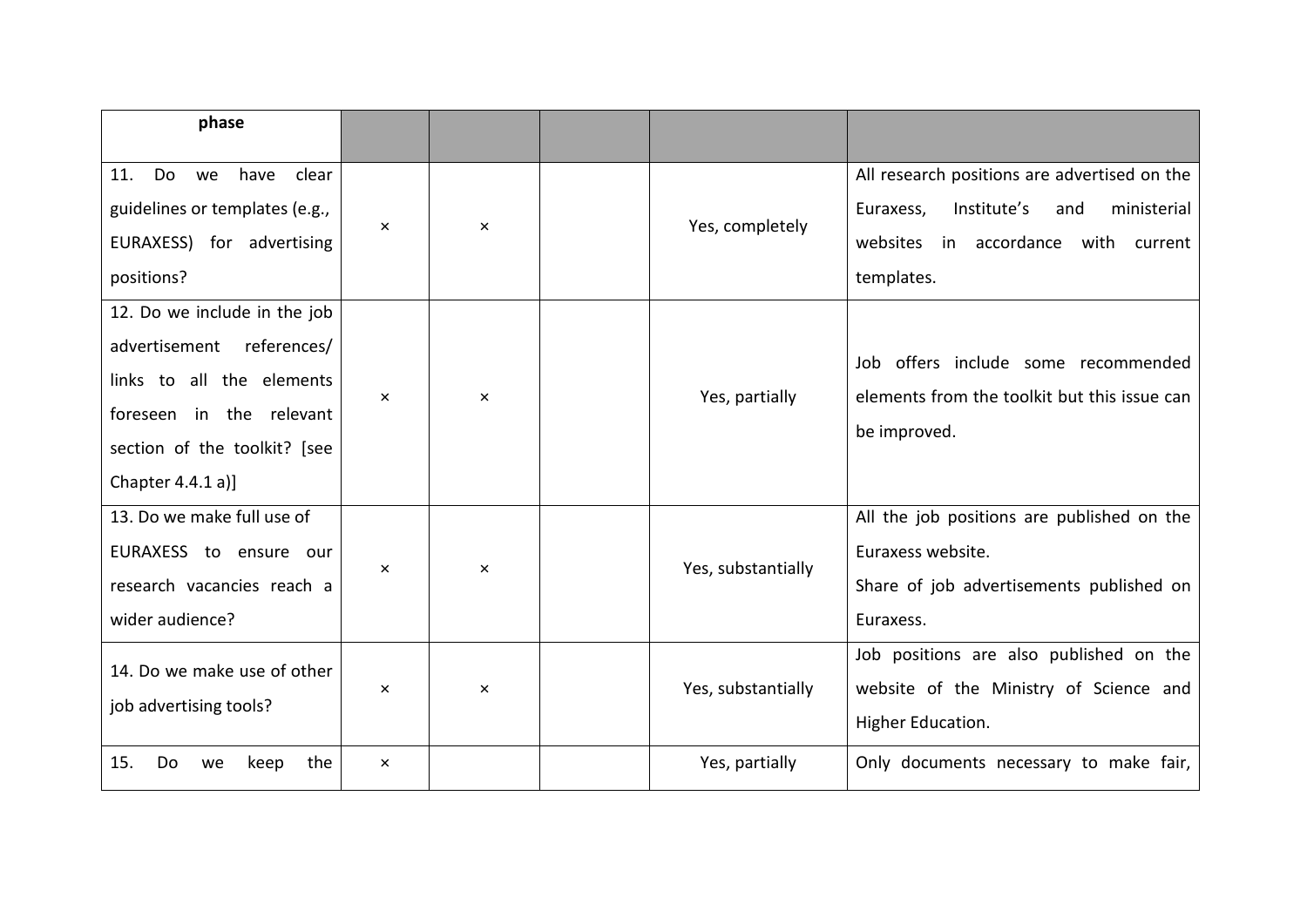| administrative burden to a            |          |          |                    | transparent and merit-based selection are    |
|---------------------------------------|----------|----------|--------------------|----------------------------------------------|
| minimum for the candidate?            |          |          |                    | required.<br>electronic<br>However,<br>the   |
| [see Chapter $4.4.1 b$ ]              |          |          |                    | submission of the documents has not been     |
|                                       |          |          |                    | practiced so far and this should be made     |
|                                       |          |          |                    | available.                                   |
| <b>Selection</b><br>and<br>evaluation |          |          |                    |                                              |
| phase                                 |          |          |                    |                                              |
|                                       |          |          |                    | composition<br>of<br>the<br>selection<br>The |
| 16. Do we have clear rules            |          |          |                    | committees<br>of<br>the<br>meets<br>most     |
| governing the appointment             |          | $\times$ | Yes, partially     | requirements described in the OTM-R          |
| selection committees?<br>of           | $\times$ |          |                    | guidelines. Engagement of international      |
| [see Chapter 4.4.2 a)]                |          |          |                    | experts is difficult to execute.             |
|                                       |          |          |                    | Statistics on the composition of the panels. |
| 17. Do we have clear rules            |          |          |                    |                                              |
| concerning the composition            | $\times$ | $\times$ | Yes, substantially |                                              |
| of selection committees?              |          |          |                    |                                              |
| 18. Are the<br>committees             |          |          |                    |                                              |
| sufficiently<br>gender-               | $\times$ | $\times$ | Yes, substantially |                                              |
| balanced?                             |          |          |                    |                                              |
| 19.<br>Do<br>clear<br>have<br>we      |          | $\times$ | <b>No</b>          | Although, there are no written guidelines,   |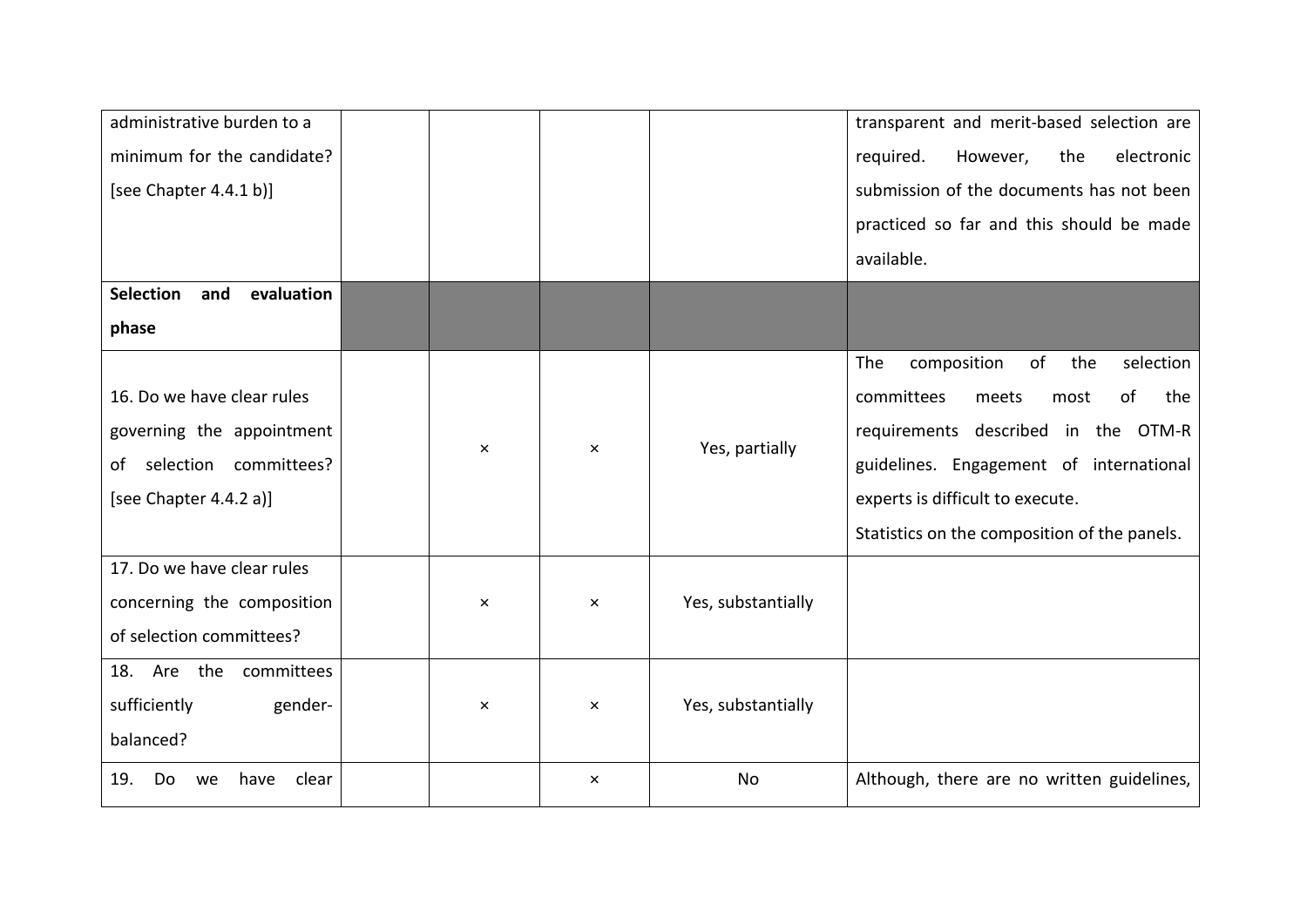| guidelines<br>selection<br>for<br>committees which help to<br>judge 'merit' in a way that<br>leads to the best candidate<br>being selected? |                |                | the selection committees always consists of<br>experts in relevant field of science.                                |
|---------------------------------------------------------------------------------------------------------------------------------------------|----------------|----------------|---------------------------------------------------------------------------------------------------------------------|
| <b>Appointment phase</b>                                                                                                                    |                |                |                                                                                                                     |
| inform<br>all<br>20.<br>Do<br>we<br>applicants at the end of the<br>selection process?                                                      | $\times$       | Yes, partially | The candidates are informed via telephone<br>regarding the selection results.                                       |
| 21. Do we provide adequate<br>feedback to interviewees?                                                                                     | $\pmb{\times}$ | <b>No</b>      | The Institute plans to develop relevant<br>mechanisms.                                                              |
| 22.<br>Do<br>have<br>we<br>an<br>complaints<br>appropriate<br>mechanism in place?                                                           | $\times$       | <b>No</b>      | The Institute plans to develop relevant<br>mechanisms.                                                              |
| <b>Overall assessment</b>                                                                                                                   |                |                |                                                                                                                     |
| 23. Do we have a system in<br>place to assess whether<br>delivers<br>OTM-R<br>its<br>on<br>objectives?                                      |                | Yes, partially | The HRS4R Working Group and HRS4R<br>Coordinator<br>will<br>supervise<br>the<br>implementation of OTM-R principles. |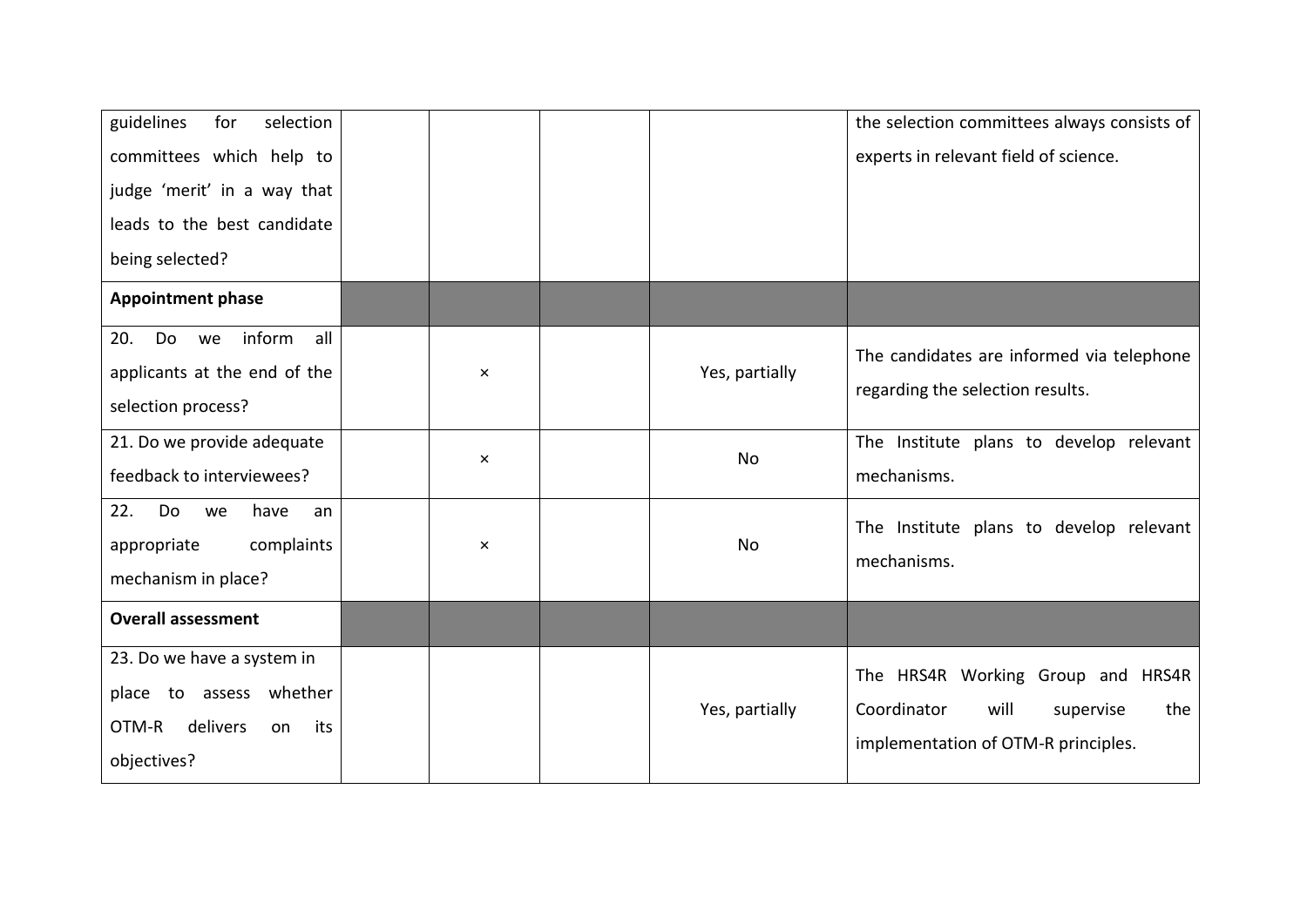## **Appendix 1**

## **Recruitment policy**

## **of the Łukasiewicz Research Network**

#### **I. Major Assumptions**

- 1. This document presents the rules of procedure at particular stages of recruitment and selection of applicants for employment at the Centre of Łukasiewicz Research Network and at Institutes of the Łukasiewicz Research Network).
- 2. Employment promotions (including promotions related to career development) are excluded from this Policy.

#### **II. Objectives of Policy**

- 1. The major objective of the Recruitment Policy is to:
- a) attract and retain qualified staff, especially in research area with significant research achievements experienced at the prestigious national and foreign institutions and young researchers with a high development potential to carry out innovative research of an applicative nature.
- b) ensure an open and competitive recruitment for vacant post at the Łukasiewicz Centre and Institutes of the Network as well as to support the selection and employment of the best employees.

2. Rules specified in the Policy are focused on creation of safe working environment, guaranteeing the effective performance of assignments and ensuring research services at the highest international standards as well as carrying out applicative projects.

3. The specification of preferences and discriminating restrictions (e.g. sex, age, ethnic origin etc.) is forbidden at the recruitment process. Requirements and expectations pertaining to candidates refer exclusively to competences, qualifications, skills and experience necessary for due and diligent performance of obligations.

4. For recruitment and selection process, equal opportunities policy is applied, however, without lowering the quality criteria and qualifications of employed applicants.

## **III. Legal basis**

The Recruitment Policy was created based on the binding provisions of Law including legal acts and documents i.e.:

1. Act of the 26<sup>th</sup> of June 1974, Labour Code of the Republic of Poland;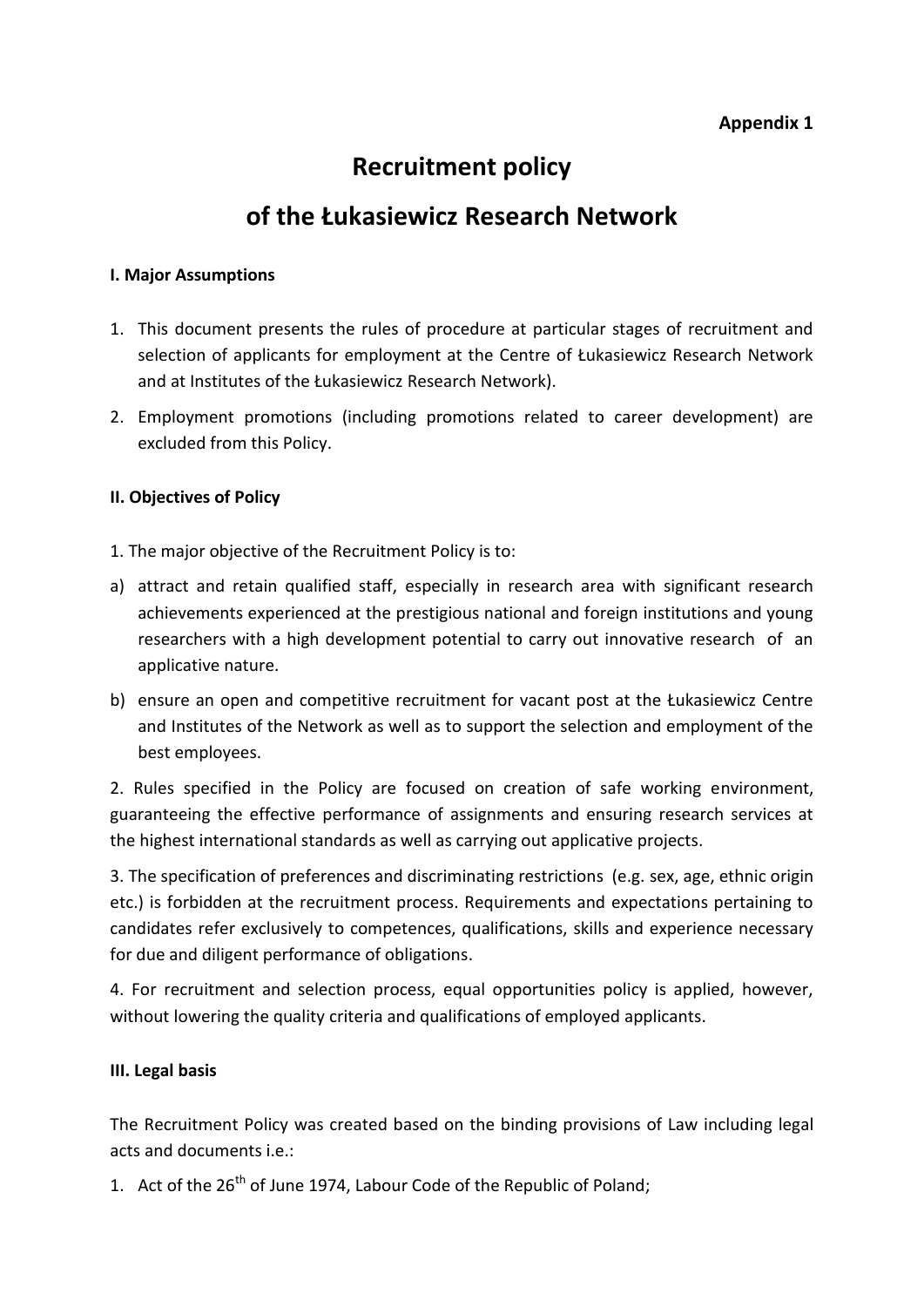- 2. Act of the 21<sup>st</sup> of February 2019 on the Łukasiewicz Research Network,
- 3. Act of the 23<sup>rd</sup> of April 1964, Civil Code of the Republic of Poland,
- 4. Act of  $10^{th}$  of May 2018 on the Protection of Personal Data
- 5. Act of  $21<sup>st</sup>$  of February 2019 on amendments of some Acts in relation to ensuring the application of the Regulation of the European Parliament and of Council.
- 6. Regulation of the Ministry of Science and Higher Education regarding the list of posts for employment at the Łukasiewicz Centre and Institutes of the Łukasiewicz Research Network and the required qualifications for these posts.
- 7. Regulation (EU) 2016/679 of the European Parliament and of the Council of 27<sup>th</sup> April 2016 on the protection of natural persons with regard to the processing of personal data and on free movement of such data and repealing Directive 95/46/EC (General Regulation about the Protection of Personal Data).
- 8. The European Charter for Researchers
- 9. The Code of conduct for recruitment of researchers.

#### **IV. Definitions**

The statements applied herein have the following meaning:

- 1) BIP –Public Information Bulletin,
- 2) Centre the Łukasiewicz Centre,
- 3) Director Director of the Institute of the Łukasiewicz Research Network,
- 4) Institute Institute of the Łukasiewicz Research Network
- 5) Unit the Centre or Institute
- 6) Candidate:
- a) at the stage of specification of recruitment criteria at the Centre or Institute, a person with specific knowledge, skills who should be employed at the Institute,
- b) at the stage of relevant recruitment, the person who submitted recruitment documentation in response to the announced vacancy;
- 7) Recruitment committee advisory board of the head of unit appointed to conduct the recruitment and selection process;
- 8) Head of Unit Director or President;
- 9) Employer's offer offer of employment brought to the interested persons prior being employed in the particular post,
- 10) Policy this Recruitment Policy of the Łukasiewicz Research Network;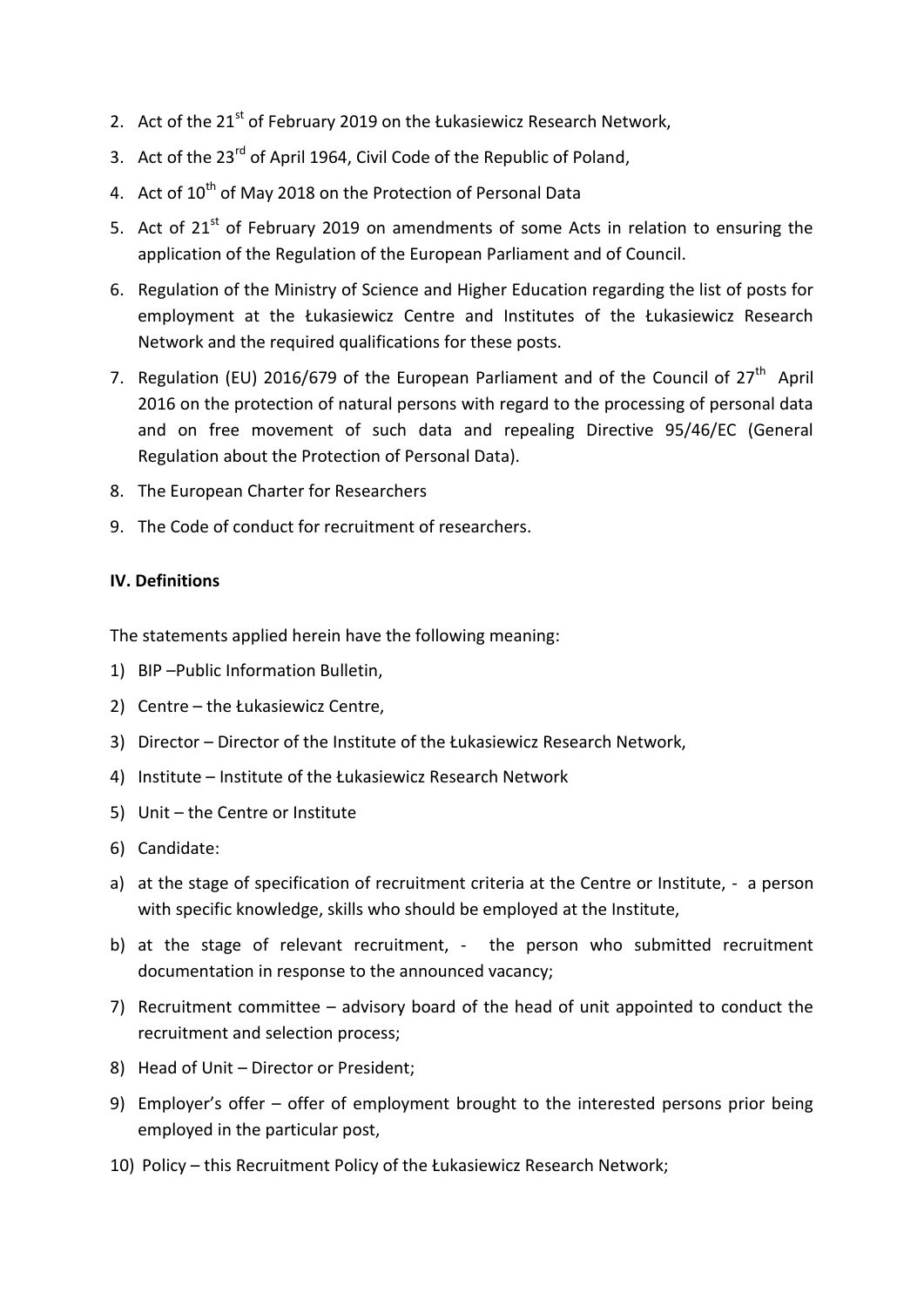- 11) President the President of the Łukasiewicz Research Network;
- 12) Recruitment formalized process of recruiting persons for employment at the Centre or Institute;
- 13) GDPR Regulation (EU) 2016/679 of the European Parliament and of the Council of  $27<sup>th</sup>$ April 2016 on the protection of natural persons with regard to the processing of personal data and on free movement of such data and repealing Directive 95/46/EC (General Regulation about the Protection of Personal Data).
- 14) Selection measures a range of selective strategies and criteria with selection method (one or a few) e.g. CV analysis, phone interview, interview (direct or video-conferencing) assessment of conceptual knowledge, languages, psychometric tests, group method and assessment center, references.

#### **V. Stages of recruitment process at the Łukasiewicz Research Network**

The recruitment process is divided into the following stages:

- 1. Primary (preceding the relevant recruitment) involving:
- a) analysis of human-resources needs,
- b) description of job-description,
- c) recruitment committee and its assignments;
- d) candidate profile and preparation for recruitment,
- 2. Relevant recruitment;
- 3. Selective measures,
- 4. Selection of the candidate involving:
- a) final assessment and comparison of candidates,
- b) final decision regarding the employment of the candidate;
- 5. Protocol of recruitment results, approval of the selected candidate and reporting of recruitment results,
- 6. Adaptation of a new employee.

#### **1. Initial stage**

#### **1.1 Analysis of human-resources needs**

1) Analysis of human-resources needs is the initial and most important recruitment stage. Relevant analysis allows setting the objective and the course of action and it prevents employment of a person with insufficient competences (knowledge, experience, skills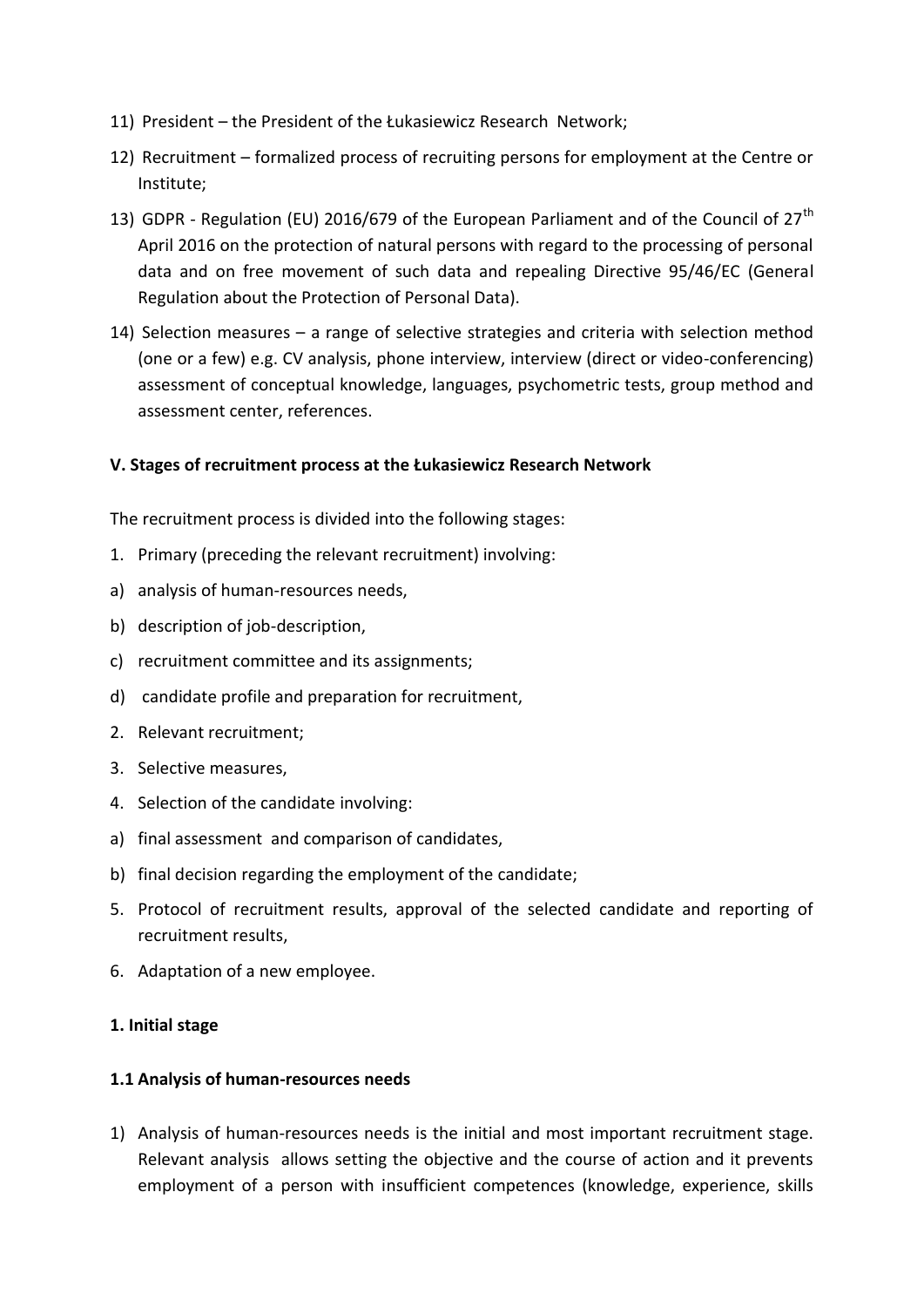and education) and aptitude necessary for a particular post. This analysis should be carried out based on the actual status as well as real needs of the Centre or Institute and financial standing of particular units.

- 2) Analysis covers in particular:
- a) work time,
- b) the type of employment contract (for employment, cooperation, management, outsourcing),
- c) possibility or necessity of working overtime by workers already employed in the Institute,
- d) possibility of separating obligations indicated for particular post to already employed workers,
- e) total cost of particular post,
- f) candidates' potential financial expectations,
- g) alternative possibilities of ensuring the implementation of tasks (analysis of profitability of training for employees of the Centre or Institute).

## **1.2. Job description**

1) The process of searching for a candidate begins with verification of the major assignments and obligations and the manner of performing work within particular position. It allows the preparation of job advertisement meeting the needs of the Centre or Institute.

2) As a result of this analysis, the key requirements necessary for performing duties attached to particular position i.e. required professional qualifications (experience/knowledge, specialist skills, authorization, certificates etc.) and soft competences (aptitude, personal features, manners etc.) are specified.

3) Based on the formulated requirements and job description or the potential scope of obligations, the required candidate profile is prepared. Requirements specified in 1.2.2 and the candidate profile constitute the evaluation criteria for candidates at the particular selection stage.

## **1.3.Recruitment committee and its responsibilities**

1) The panel of Recruitment Committee is determined according to rules binding at the Centre or Institute.

2) Members of Recruitment Committee should have diverse experience and qualifications (allowing the assessment of a candidate according to defined criteria) and should represent various branches and disciplined in order to ensure equality of sex.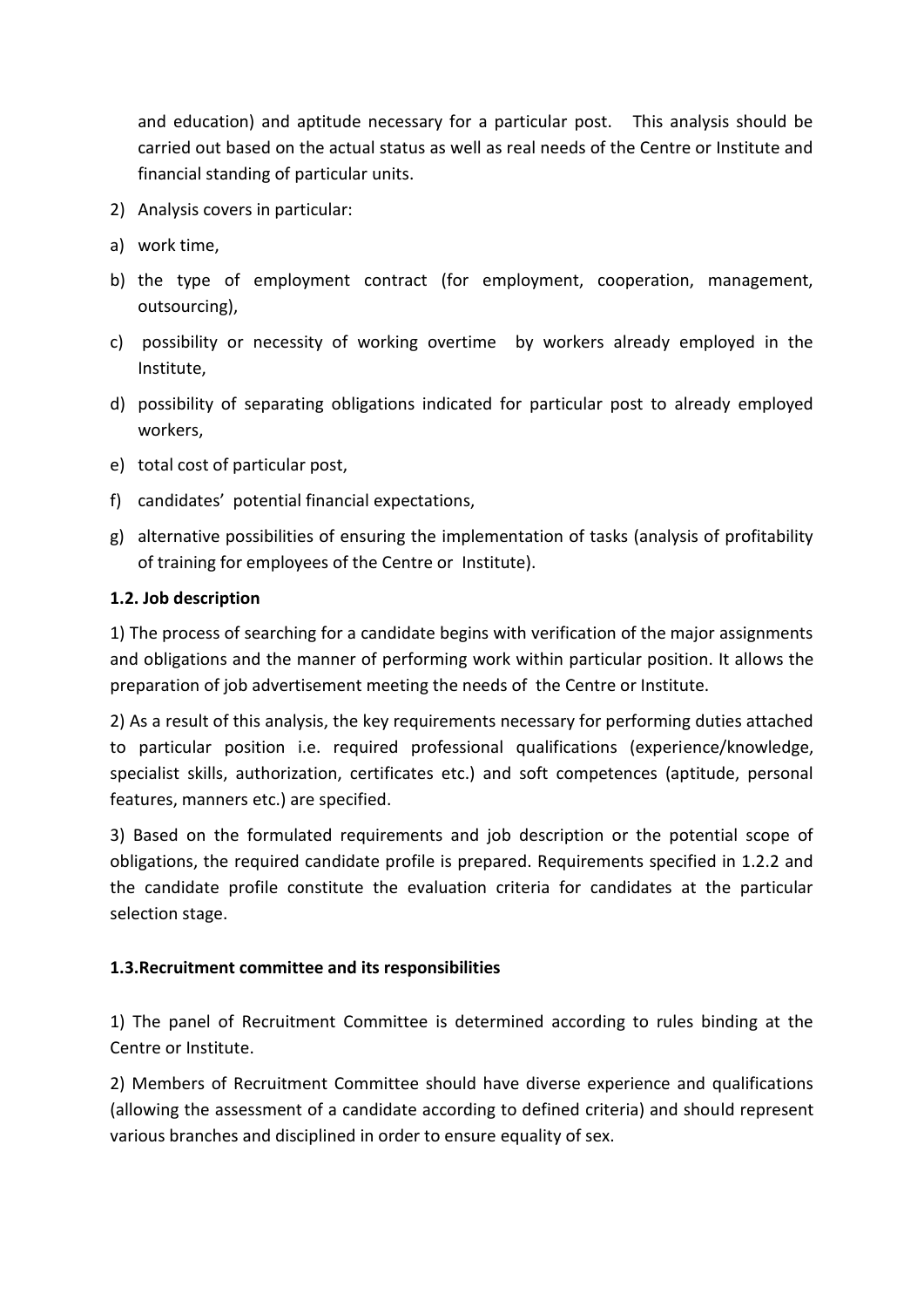3) Members of Recruitment Committee and other persons having access to recruitment documents submitted by applicants must be authorized in writing to process personal data according to GDPR.

4) Assignments of Recruitment Policy includes in particular:

a) specification of recruitment stages:

b) choice of selecting criteria,

c) verification of the submitted documents in reference to requirements specified in the announcement about initiation of the recruitment (including qualifications, education, experience, scientific achievements, the expected remuneration, availability),

d) preparation of the list of candidates who meet minimum requirements specified in recruitment announcement,

e) preparation of the base of candidates who partly meet the requirements so called the reserve list by the employee of HR department,

f) making the recruitment protocol pursuant to requirements specified in chapter 5 item 1 of the Policy.

## **2. Recruitment**

- 1) In recruitment process, the application of various methods of attracting the candidates is permitted. The selection of these methods depends on the type of post, the level of responsibility, required competences and experience expected from an employee. Publishing of announcements in job portals is allowed, but it is also possible to use the system of employee recommendation, searching for an employee using the direct method, contacts with students, scientists and business contacts, networking etc., if the above measures do not infringe requirements specified in Article 50 and subsequent ones of the Act on the Łukasiewicz Research Network.
- 2) The head of department seeking the employee will prepare the candidate profile (required professional qualifications, skills and description of assignments for a particular post).
- 3) Based on the candidate's description of professional skills provided by head of department and major duties pertaining to a particular post, the recruitment advertisement is prepared by an employee of HR department. The content of advertisement should be adjusted so as to attract the largest number of relevant candidates meeting the criteria specified therein. At least, the following information should be included in the job advertisement:
- a) name of post,
- b) workplace,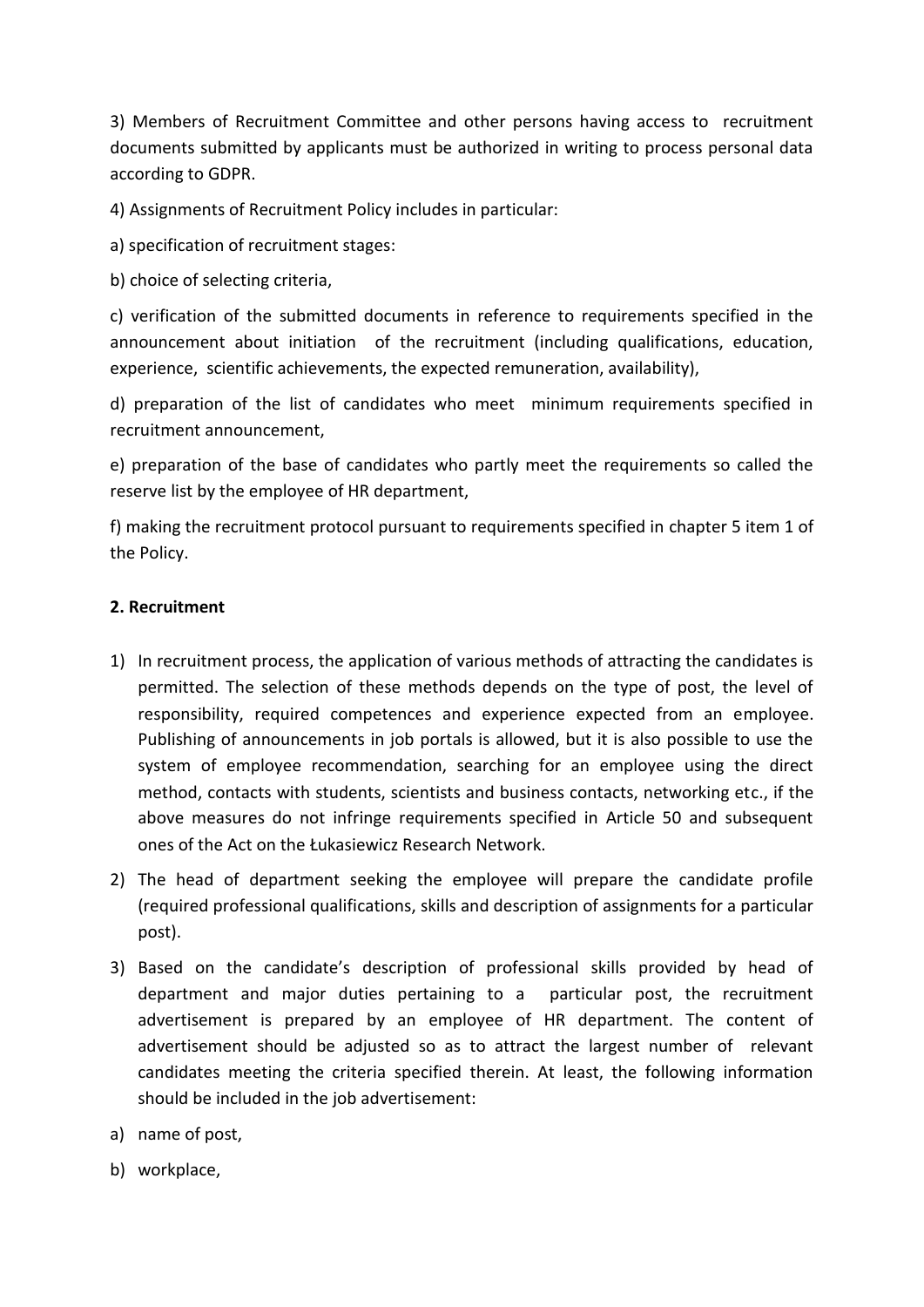- c) scope of duties,
- d) required qualifications and competences
- e) employer's offer
- f) date and manner of submittal of applications, however, the deadline for submittal of these documents cannot be shorter than 14 calendar days of the date the advertisement is published,
- g) manner of submitting the recruitment documentation e.g., paper-based documents submitted at the registered office of the unit, or sending documents to the given e-mail or submittal by job portals.
- h) The list of required documents (if they are necessary for assessment of competences, skills, and knowledge of a candidate; the scope of these documents cannot be wider than required by the binding provisions of law) including particularly approval for data processing given by a candidate).
- i) Information clause or information about the place of publishing the information pursuant to GDPR requirements.
- j) restrictions regarding the contact only with the selected candidates.

Additionally, basic information about the Łukasiewicz Research Network or the Institute of Network or the link to the website and in case of Network Institutes, information about HR Excellence if awarded, should also be given.

- 4) Job advertisements are published in such a manner as to attract the largest number of potential candidates and to raise awareness of persons who can support the recruitment process. In case of recruitment for posts which are difficult to be filled because of insufficient number of candidates, or the post specificity and its scope, it is permitted to outsource the recruitment process provided these actions do not infringe the provisions of Article 50 and subsequent ones of the Act on the Łukasiewicz Research Network. The decision concerning this matter is to be taken by the President or Director upon the request of head of the HR department. Candidates presented by external company are subject to the further selection process at Centre or Institutes.
- 5) Job advertisements are obligatorily posted on Website of the Centre and Institute, (tab: Public Information Bulletin – BIP and employment/career) and in case of recruitment for research departments - BIP of Ministry of Science and Higher Education) and website of the European Commission (EURACCESS). Announcements in job portals and professional press are also allowed.

#### **3. Selection measures**

1) Selection measures particularly involve :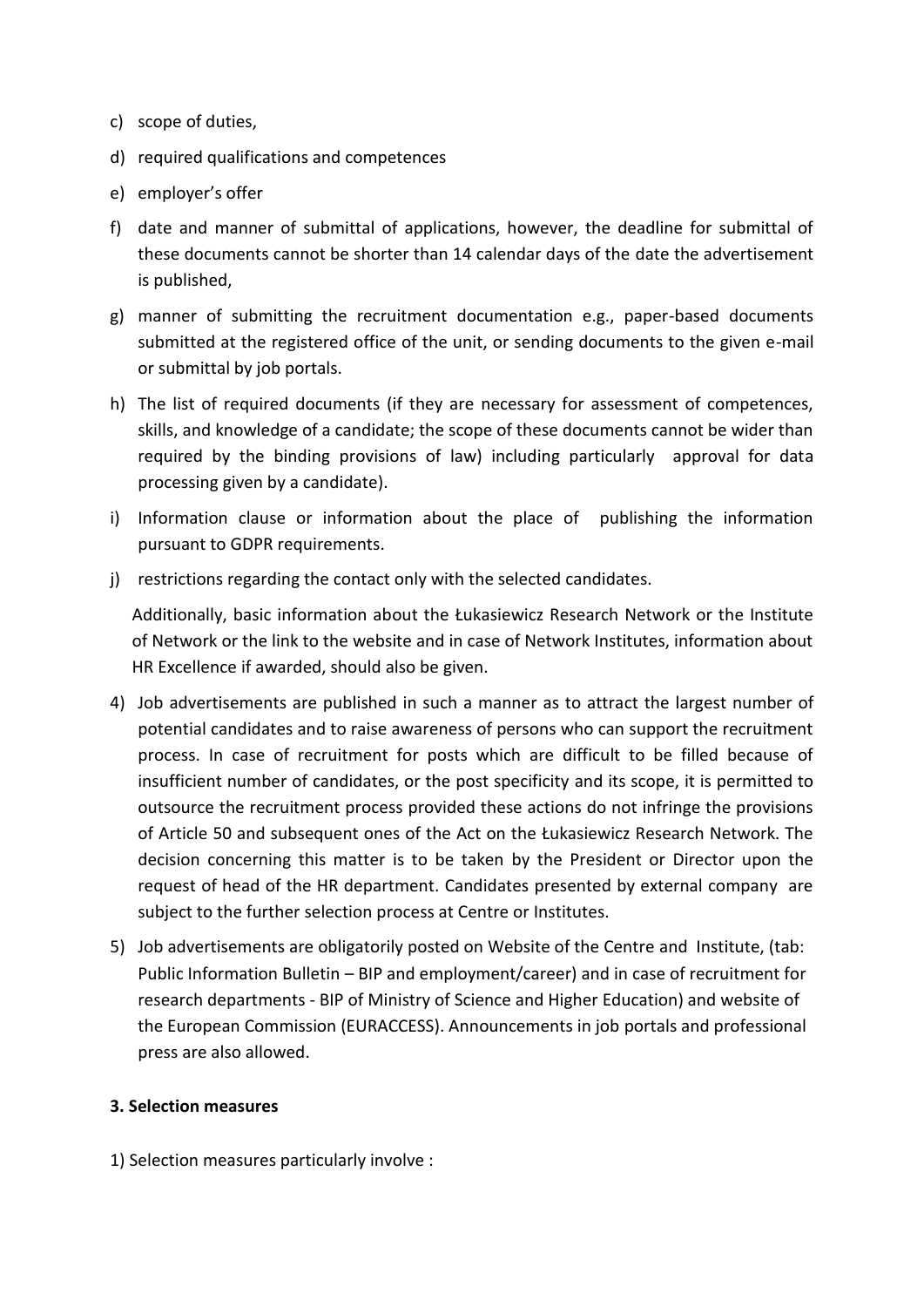a) choice of selection strategy and criteria,

b) choice of selection method (one or several methods)

- CV analysis,
- phone interview,
- interview (direct or by videoconferencing)
- tests regarding the substantial knowledge, language skills, abilities, and psychometric testing,
- group methods and Assessment Center.
- review of references,
- preparation of the recruitment protocol.

2) Decision about the choice of selection measures with regard to each recruitment process is to be made by the President or Director or the head of HR department.

3) The invitation is sent in advance to the selected candidates to participate in the subsequent stages of recruitment. This invitation (by phone or e-mail) includes the information about the place, duration and the agenda of interview (e.g. whether the additional recruitment instruments will be applied).

4. Prior sending the invitation it is permitted for an employee responsible for recruitment to make phone call to the selected candidates in order to verify meeting the key criteria for the particular post e.g. availability, foreign languages, meeting financial expectations. This fact is to be included in the recruitment protocol made pursuant to requirements of Article 51 of the Act of the Łukasiewicz Research Network.

5. The interview can be proceeded using audiovisual instruments if the candidate is not able to appear in person.

6. All the candidates of the recruitment process are treated equally. They undergo the identical selection procedures.

7. All the submitted applications are archived in candidates base until the recruitment process is finished or as otherwise specified in internal regulations of the Centre or Institute pursuant to the binding provisions of law.

## **4. Selection of the candidate**

This stage begins with data collection and analysis of all candidates who participated in the selection and recruitment process.

1. Assessment of candidates is made based on the specified objective criteria and comparison of objective assessments and recommendations of members of Recruitment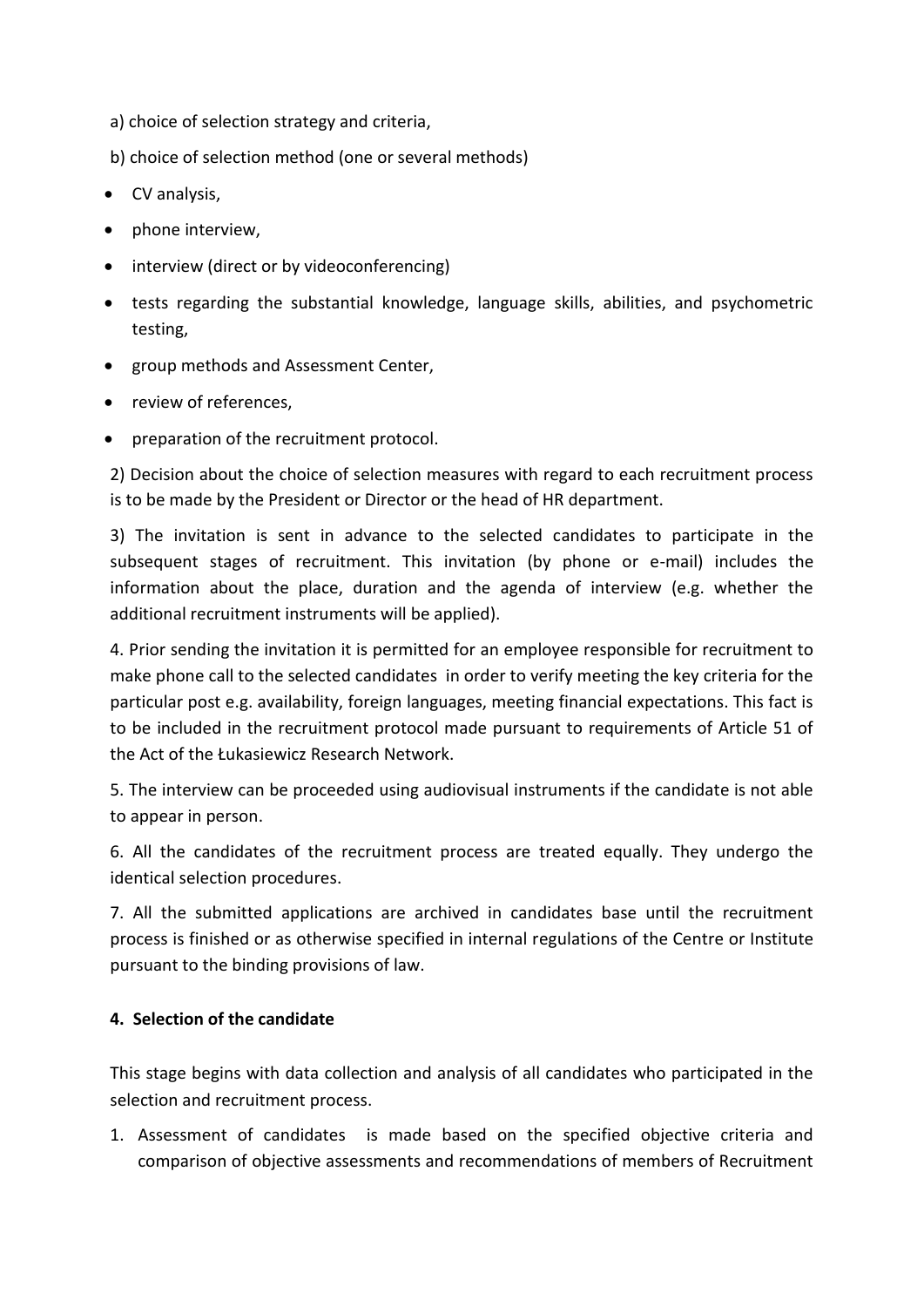Committee. The final decision about selection of the particular candidate is made by the head of the department seeking a new employee in consultation with other members of committee.

- 2. Based on the collected data, the candidate who matches the profile and meets the criteria to the greatest extent is selected.
- 3. For assessment, the recruitment committee takes into account the following criteria (if specified in the job advertisement):
- a) education,
- b) professional experience,
- c) technical skills,
- d) specialist skills,
- e) foreign languages,
- f) motivation,
- g) adapting to the team,
- h) other criteria specified in the job description.

4. In case of recruitment to research department, the Recruitment Committee pays a special attention to:

a) proper assessment and recognition of academic and professional competence with a special regard to international and professional mobility (procedures regarding the recognition of these qualifications should be followed),

b) diversity of career course which is demonstrated in non-chronological acquisition of experience and gaps in career to gain other qualifications and skills,

- c) contributions to patents, development and inventions,
- d) participation in domestic and international projects,
- e) tutorial, scientific guidance, and raising the scientific awareness in the society,
- f) transfer of knowledge, research management and innovation activities.

## **5. Protocol of Recruitment, approval of the candidate and information about recruitment results**

- 1) The protocol of recruitment is prepared of recruitment process in the form and pursuant to binding provisions of law and internal regulations of the Centre or institute. The protocol includes at least the following information:
- a) the specification of post for which the recruitment was proceeded,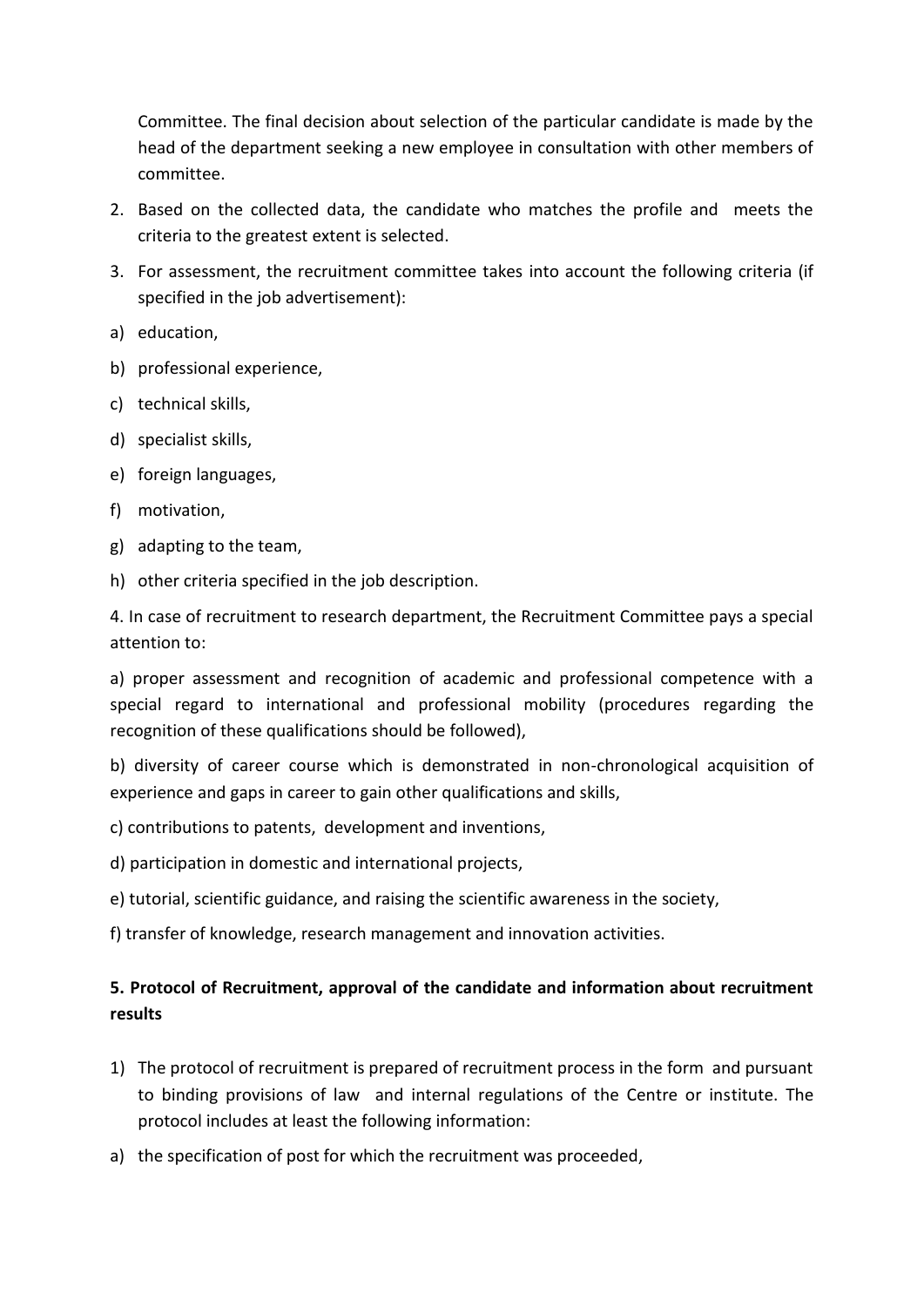- b) number of candidates,
- c) names and surnames and place of residence of 5 best candidates listed according to the level of meeting the criteria of requirements specified in announcement of recruitment process,
- d) information about the applied methods, recruitment and selection techniques,
- e) justification about the selection of candidates for employment,
- f) signatures of recruitment committee members.
- 2) Protocols of recruitment process or scans thereof are collected in bases kept by HR department and they are available to members of Recruitment Committee or other persons authorized by the President or Director.
- 3) The period of archiving the protocols is specified in the provisions of ordinary law or internal regulations of the Centre or Institute.
- 4) Each of candidates who was qualified for the next stage of recruitment is informed about result of recruitment and upon their request also about reasons for being rejected. Forms of delivering the information about rejection of candidates are governed by internal regulations of the Centre or Institute.
- 5) Specific cases for the selection of a candidate

a) termination of employment contract with the selected candidate (up to 3 months of the date of employment) – if employment contract of the person selected in the recruitment process expired within 3 months of the date the employment contract with the Centre or the Institute was entered into, it is allowed to employ another candidate from the list of the best candidates,

b) resignation of the selected candidate before employment – if the selected candidate resigns from the offer before being employed at the Centre or Institute, it is allowed to select another candidate from the list of best candidates or to carry out another recruitment process,

c) termination of employment of the selected candidate (after 3 months of the date of employment ) in case of termination of employment of the person selected it is allowed to open the new recruitment for vacant post after 3 months.

6) Information about results of recruitment process is to be made available in BIP and website of the Centre or Institute within 14 calendar days of the date the selected candidate is employed or of the date the recruitment was finished when no candidate was employed as a result of the recruitment process.

## **6. Preventing nepotism**

1) During the employment relationship, direct subordination is forbidden between: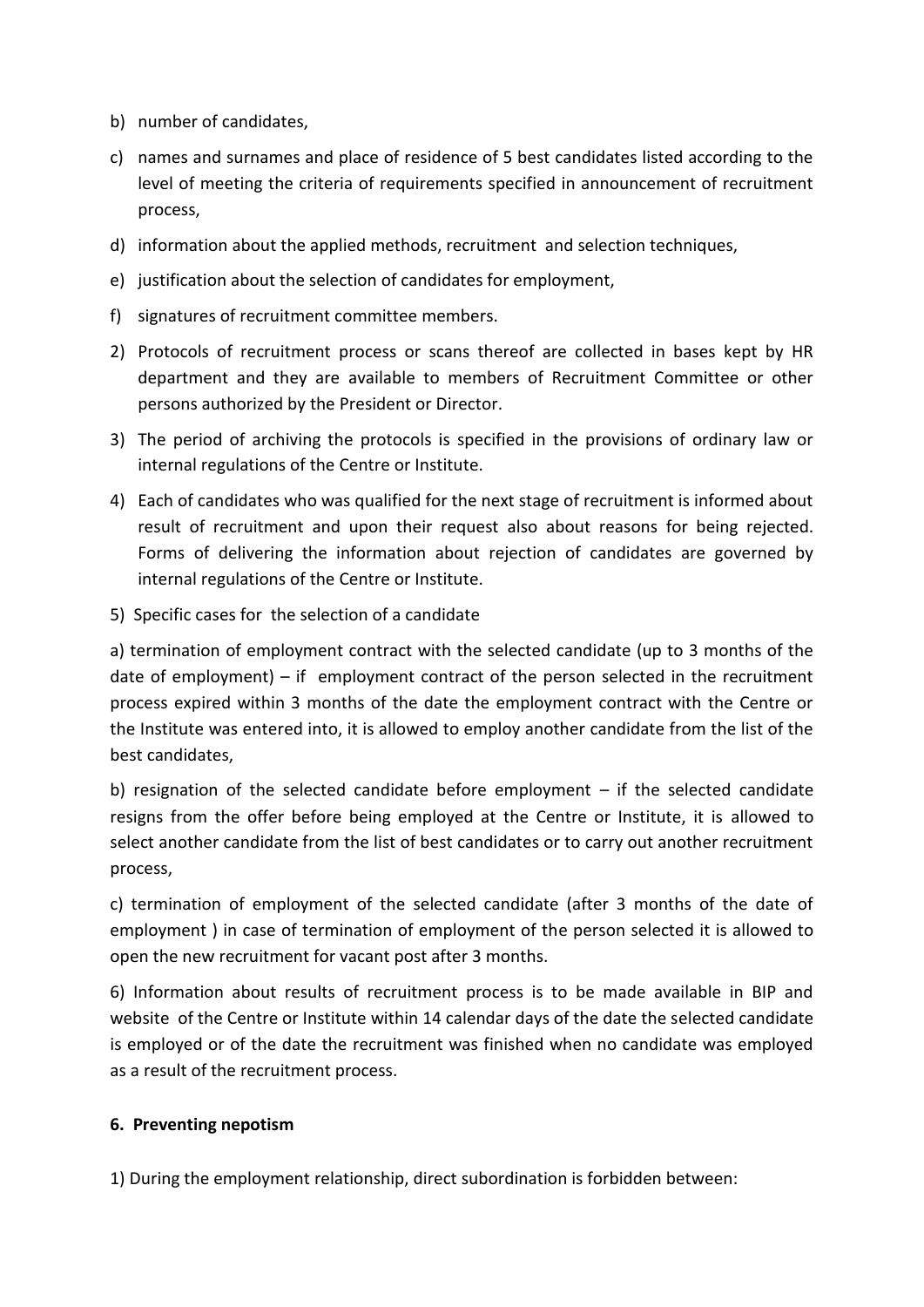- a) Spouses
- b) Persons between whom there are relationships of
- Consanguinity to the second degree,
- Affinity to the first degree,
- Adoption, guardianship or custody

The existence of such relationship or lack thereof is to be confirmed by applicants in their applications.

2) The restriction specified in item 1 is also applied to members of Recruitment Committee.

#### **7. Adaptation**

1) The final stage of employment is adaptation. Its objective is the holistic integration of the new employee into organization and assignments they are given.

2) A key role in the integration process of an employee into his duties is played by direct supervisor. His obligation involves efficient and effective integration of an employee into the team. He is obliged to demonstrate models of behavior and conduct preferable at the Centre or Institute and assignments.

3) An open, kind atmosphere and offering assistance should be ensured by direct supervisors and co-employees during the adaptation process.

4) New employees are given support in the scope of all formalities and if necessary, for relocation and adaptation into new cultural conditions.

5) Integration of the new employee into company involves several stages including:

- a) Occupational Health and Safety training and coaching related to employment environment which should be organized on the first day of employment,
- b) training about the applied rules of information safety including especially personal data protection,
- c) completion of all the formalities necessary to undertake tasks assigned to a particular post.
- d) introduction of the new employee into the team where he will work.
- e) making the new employee familiar with objectives and general working rules.
- f) presentation of duties, responsibilities and competences.
- g) making the new employee familiar with working methods applied in order to carry out the assigned tasks.
- h) arrangement of workplace, providing the necessary tools, instruments accesses or resources.